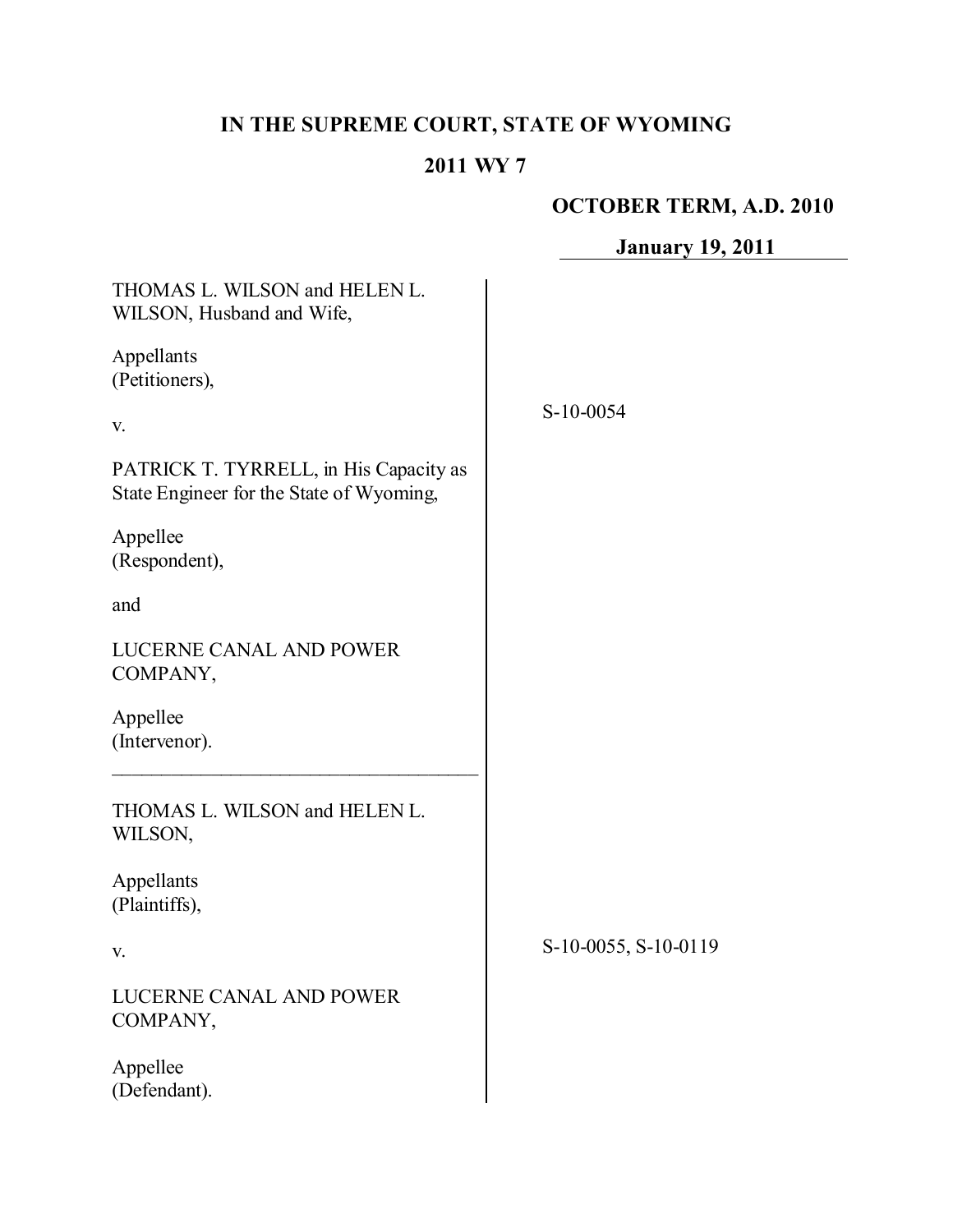#### *Appeal from the District Court of Goshen County The Honorable Keith G. Kautz, Judge*

#### *Representing Appellants:*

Frank J. Jones of Wheatland, Wyoming.

#### *Representing Appellee Patrick T. Tyrrell, in his capacity as Wyoming State Engineer, in Case No. S-10-0054:*

Bruce A. Salzburg, Wyoming Attorney General; Jay A. Jerde, Deputy Attorney General; Peter K. Michael, Senior Assistant Attorney General; S. Jane Caton, Senior Assistant Attorney General. Argument by Ms. Caton.

#### *Representing Appellee Lucerne Canal and Power Company:*

Harriet M. Hageman and Kara Brighton of Hageman & Brighton, P.C. Argument by Ms. Hageman.

#### *Before KITE, C.J., and GOLDEN, HILL, VOIGT, and BURKE, JJ.*

**NOTICE: This opinion is subject to formal revision before publication in Pacific Reporter Third. Readers are requested to notify the Clerk of the Supreme Court, Supreme Court Building, Cheyenne, Wyoming 82002, of any typographical or other formal errors so that correction may be made before final publication in the permanent volume.**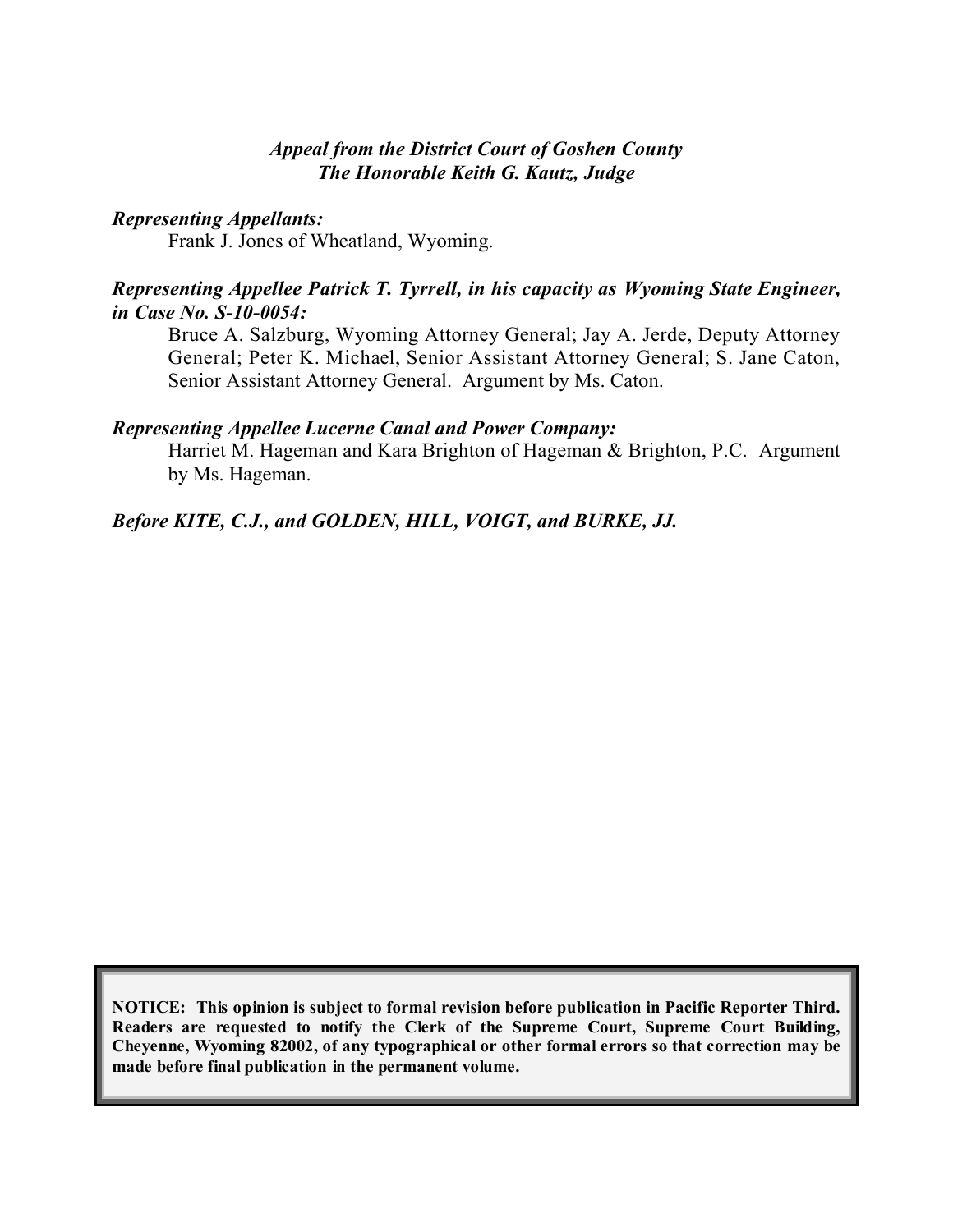### **VOIGT, Justice.**

[¶1] The three appeals consolidated for decision in this opinion all arise out of a decades-old dispute between Thomas L. Wilson and Helen L. Wilson (the Wilsons) and Lucerne Canal and Power Company (Lucerne). The *casus belli* is Lucerne's use of an old river channel to carry irrigation water across land owned by the Wilsons. This is the third round of the dispute that has reached this Court. We affirm in part, reverse in part, and remand to the district court for entry of an order consistent herewith.

### **BACKGROUND**

[¶2] Before we set out the issues presently facing the Court, we will briefly present the factual context in which those issues have arisen. For more detailed recitations of the facts, *see Wilson v. Lucerne Canal and Power Company*, 2003 WY 126, 77 P.3d 412 (Wyo. 2003) (*Wilson I*) and *Wilson v. Lucerne Canal and Power Company*, 2007 WY 10, 150 P.3d 653 (Wyo. 2007) (*Wilson II*). A sketch map attached as an exhibit to the opinion in *Wilson II* shows the area in controversy.

[¶3] In 1893, Lucerne obtained and perfected a right to appropriate water from the North Platte River, with the point of diversion located on unpatented lands in Goshen County. The river was divided into two channels in the area, with the headgate to Lucerne's canal located at its adjudicated point of diversion on the eastern channel. In 1913, because of insufficient flow down that channel, Lucerne constructed a diversion dam upstream on the main channel, to divert water into the eastern channel. That diversion dam contains no headgate or other "check structure" that can measure or control the amount of water diverted into the eastern channel. Edwin R. Hisey obtained the patent to the land in 1908. The Wilsons purchased the property in 1964. *Wilson II*, 2007 WY 10, ¶¶ 4-6, 150 P.3d at 656.

[¶4] Squabbles arose over the years between the Wilsons and Lucerne, in which the Wilsons accused Lucerne of trespassing upon and damaging their property, and in which Lucerne accused the Wilsons of interfering with Lucerne's right to use its appropriated water. In 1988, Lucerne filed suit against the Wilsons, seeking damages and injunctive relief due to the Wilsons' alleged blocking of access to Lucerne's irrigation facilities. *Wilson I*, 2003 WY 126, ¶ 1, 77 P.3d at 413-14. This lawsuit was resolved in 1990 via a Consent Decree and Judgment that recognized Lucerne's easement and right-of-way across the Wilsons' land for the purpose of access to, and maintenance of, its irrigation facilities. *Id*. at ¶ 4, at 414; *Wilson II*, 2007 WY 10, ¶ 13, 150 P.3d at 658.

[¶5] Lucerne sought district court intervention again in 2002, this time alleging that the Wilsons had constructed an earthen berm or dike in the eastern channel that interfered with the flow of water downstream to Lucerne's headgate. *Wilson I*, 2003 WY 126, ¶ 16, 77 P.3d at 418; *Wilson II*, 2007 WY 10, ¶ 16, 150 P.3d at 659-60. The district court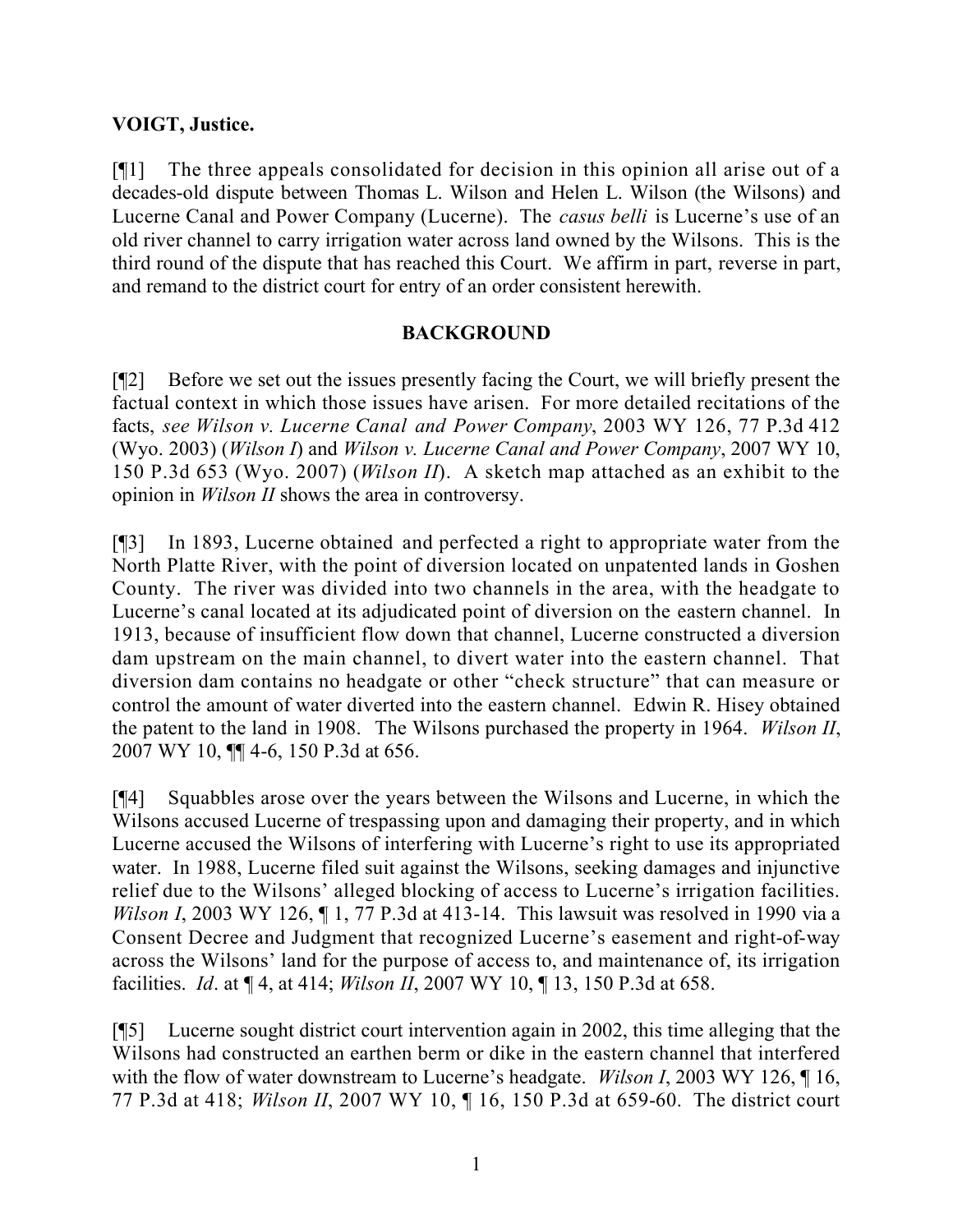entered a permanent injunction prohibiting the Wilsons from interfering with Lucerne's use of its access easement and its irrigation facilities. We affirmed that decision in *Wilson I*, 2003 WY 126, ¶ 21, 77 P.3d at 419.

[¶6] Taking their turn as plaintiffs, the Wilsons filed suit in 2004, seeking to quiet title against Lucerne to the land underlying the old eastern channel and the land between that channel and the main western channel. They also sought trespass damages, alleging that Lucerne was transporting excessive amounts of water down the eastern channel. *Wilson II*, 2007 WY 10,  $\P$  19, 150 P.3d at 660. After a bench trial, the district court held that the eastern channel remained a river channel, that Lucerne's use of the channel and its irrigation facilities had not changed since the 1990 settlement, and that the Wilsons' claims were barred by the doctrines of judicial estoppel, collateral estoppel, and *res judicata*. *Id*. at ¶¶ 20, 21, at 661-62.

[¶7] In *Wilson II*, 2007 WY 10, ¶¶ 24-28, 150 P.3d at 662-64, we affirmed the district court's application of estoppel and *res judicata*, insofar as those doctrines prohibited the Wilsons from contesting Lucerne's right to access and use its facilities, including the eastern channel. We disagreed with the district court, however, on the separate quiet title issue, which we did not find to be barred by the earlier lawsuits or settlement. We concluded that reliction had occurred, that the Wilsons' property line was now the thread of the western river channel, and we remanded to the district court for entry of an order quieting title to the property in the Wilsons, subject to Lucerne's easements. *Id*. at ¶ 35, at 667. Of special significance in the current controversy is our specific holding that the district court had erred in concluding that the eastern channel remained part of the river. *Id.* at ¶ 32, at 666.

## *Docket No. S-10-0054*

[¶8] In the first of the three consolidated cases now under consideration, Docket No. S-10-0054, the Wilsons are the appellants, the State Engineer is an appellee, and Lucerne, who intervened below, is also an appellee. The case began on April 11, 2007, when the Wilsons' attorney sent a letter to the superintendent of Water Division No. 1, asking the superintendent to require Lucerne to construct a headgate at its diversion dam on the North Platte River.<sup>1</sup> Relying upon this Court's holding in *Wilson II* that the eastern channel was no longer part of the river, the Wilsons cited Wyo. Stat. Ann. § 41-3-613 (LexisNexis 2009) for the proposition that "Lucerne has no choice but to construct a substantial headgate" at the diversion dam. Section 41-3-613 provides in pertinent part as follows:

 <sup>1</sup> The power and duties of division superintendents are set out in Wyo. Stat. Ann. §§ 41-3-502 through 41-3-504 (LexisNexis 2009).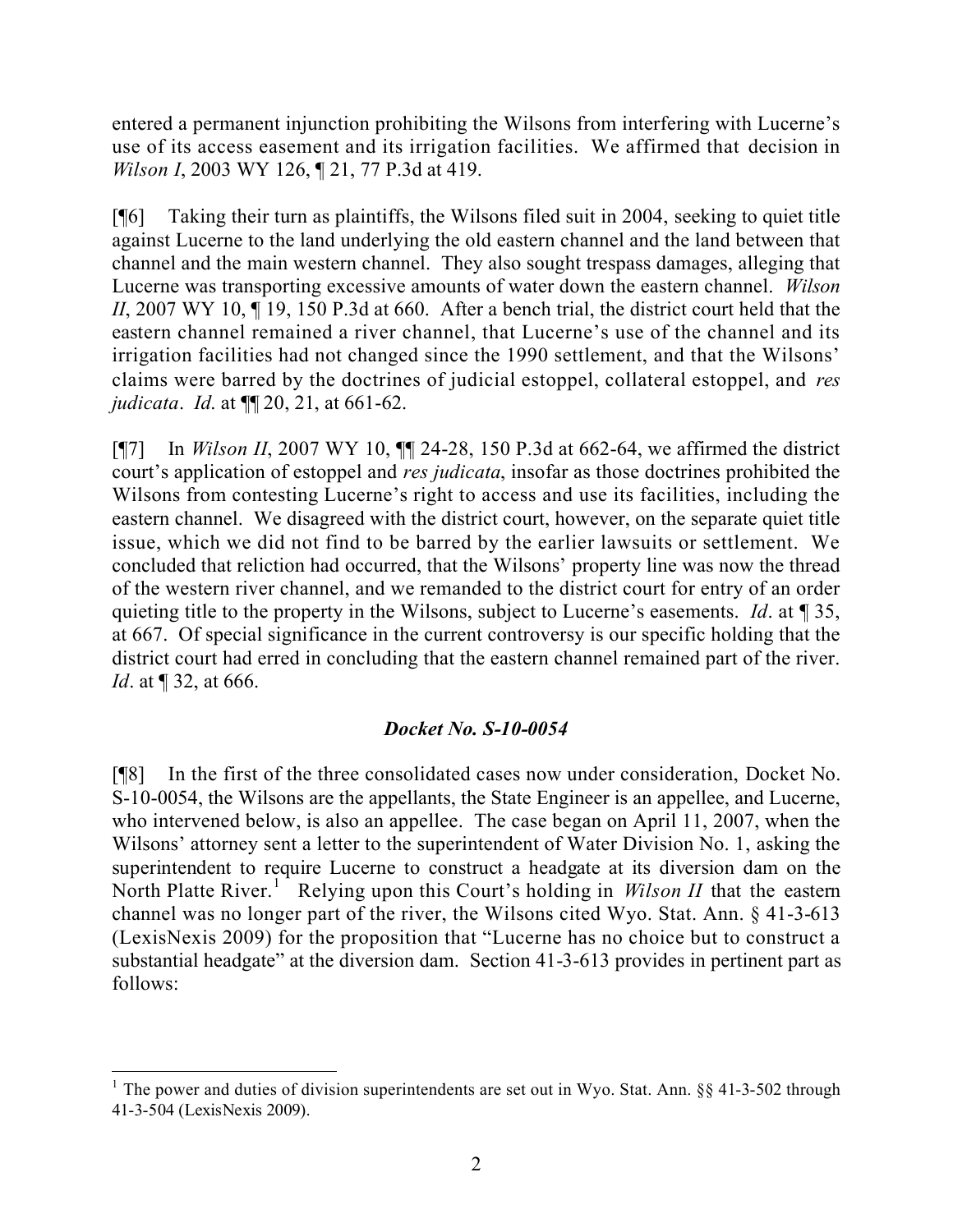The owner or owners of any ditch or canal shall maintain, to the satisfaction of the division superintendent of the division in which the irrigation works are located, a substantial headgate at the point where the water is diverted, which shall be of such construction that it can be locked and kept closed by the water commissioner; and such owners shall construct and maintain, when required by the division superintendent, flumes or other measuring devices at such points along such ditch as may be necessary for the purpose of assisting the water commissioner in determining the amount of water that is to be diverted into said ditch from the stream, or taken from it by the various users. . . .

[¶9] In a letter dated April 20, 2007, the division superintendent denied the Wilsons' request. His reasoning may be summarized as follows: (1) this Court's opinion in *Wilson II* did not change his belief that Lucerne's "appropriation is being diverted at a properly recorded point of diversion"; (2) the continued use of the upper diversion dam was supported by this Court's holding that title to the property at issue was quieted in the Wilsons, subject to Lucerne's continued right to transport water from the diversion dam to its headgate; and (3) the district court had determined that the eastern channel continues to be a river channel, and the "Supreme Court did not reverse this finding in its opinion[.]"

[¶10] On May 9, 2007, the Wilsons appealed the decision of the division superintendent to the State Engineer. In that appeal, the Wilsons presented three inter-related arguments: (1) Lucerne's adjudicated point of diversion no longer was on the river; (2) the point at which Lucerne diverts water—the diversion dam—is not its adjudicated point of diversion; and (3) Wyo. Stat. Ann. § 41-3-613 requires Lucerne to maintain a headgate at the diversion dam.

[¶11] The State Engineer confirmed the decision of the division superintendent in a letter to the Wilsons' attorney dated May 23, 2007. Citing *Wilson II*, the State Engineer concluded that this Court had approved Lucerne's continued use of the diversion dam and the eastern channel to deliver water to its properly recorded point of diversion, where a lockable control structure was located. Specifically relevant to the issues we now consider, the State Engineer "[did] not find in the Supreme Court decision any direction that the diversion (including the [eastern] channel) is to be used in any fashion different from its historic operation."

[¶12] On June 22, 2007, the Wilsons filed in the district court a notice of appeal of the decision of the State Engineer. After considerable procedural wrangling, the district court allowed the Wilsons to amend that pleading, and an Amended Petition for Review was filed on May 23, 2008. Generally, the Wilsons alleged that the decisions of the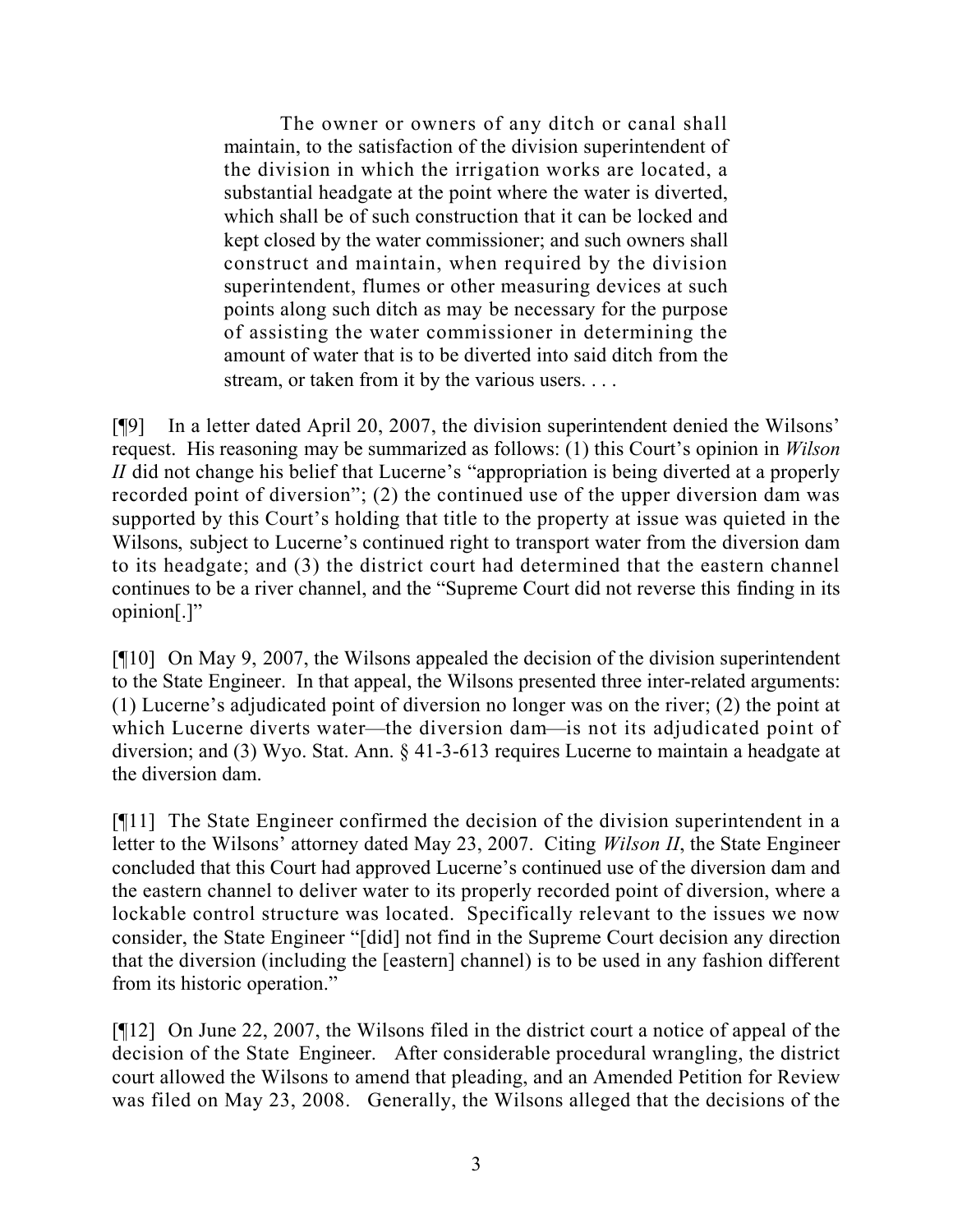division superintendent and the State Engineer were contrary to law, were unsupported by the evidence, and were arbitrary and capricious.

[¶13] The district court issued its Order Affirming State Engineer's Action on November 24, 2009. Preliminarily, the district court concluded that the Wilsons had failed to prove that Lucerne's historic two-part diversion was contrary to law, or that the division superintendent and State Engineer had acted arbitrarily or capriciously in refusing to order Lucerne to change that historic use.<sup>2</sup> The district court also concluded that, by virtue of the 1990 stipulation, the Wilsons were judicially "estopped from now attempting to force a significant change in the diversion and headgate." The Wilsons' appeal of this order is the case now before us in Docket No. S-10-0054.

## *Docket No. S-10-0055*

[¶14] This appeal is the successor in interest to *Wilson II*, wherein this Court remanded the case to the district court for entry of an order quieting title to the underlying property in the Wilsons, subject to Lucerne's right to an easement to transport water from its diversion dam to its headgate, which easement was to be identified and located. *Wilson II*, 2007 WY 10, 1 35, 150 P.3d at 667. Subsequent to the remand, the parties were unable to agree upon the form of a quiet title order, and were unable to agree upon a description of Lucerne's easement. Consequently, the district court set a hearing to determine the location of the easement.

[¶15] The hearing was set for November 9 and 10, 2009. On September 14, 2009, the Wilsons filed a pre-trial disclosure statement that listed Cotton Jones as a "may call" witness. Lucerne responded with a motion *in limine*, seeking to prevent Jones from testifying because the Wilsons had not complied with the requirements of W.R.C.P.  $26(a)(2)$  for the disclosure of expert testimony. The district court heard arguments on the motion prior to the start of the hearing and took the matter under advisement. During the trial, the issue was again discussed, this time at an unreported bench conference, after which the district court granted the motion. At the end of the hearing, the Wilsons submitted an offer of proof, outlining Jones' proposed testimony. The gist of that testimony was that Jones, a licensed surveyor, had surveyed the eastern channel and had prepared a report containing the survey.

  $2$  It must be pointed out that, in outlining the context of the case, the district court erroneously stated that the eastern channel remains part of the river and that this Court, in *Wilson II*, had only quieted title to the "island" lying between the channels. That is contrary to the holding in *Wilson II*, which was that the eastern channel is no longer a river channel, and that reliction also gave the Wilsons title to the land underlying that channel. That fact, of course, is what led to the conclusion that Lucerne's right to use that channel as part of its stipulated "irrigation facilities" should be located as an easement. *See Wilson II*, ¶¶ 30-33, 150 P.3d at 664-67. While that erroneous statement by the district court led to the State Engineer and Lucerne presenting in the related cases considerable evidence and argument as if the eastern channel was still a river channel, our ultimate resolution of this case has not been affected thereby.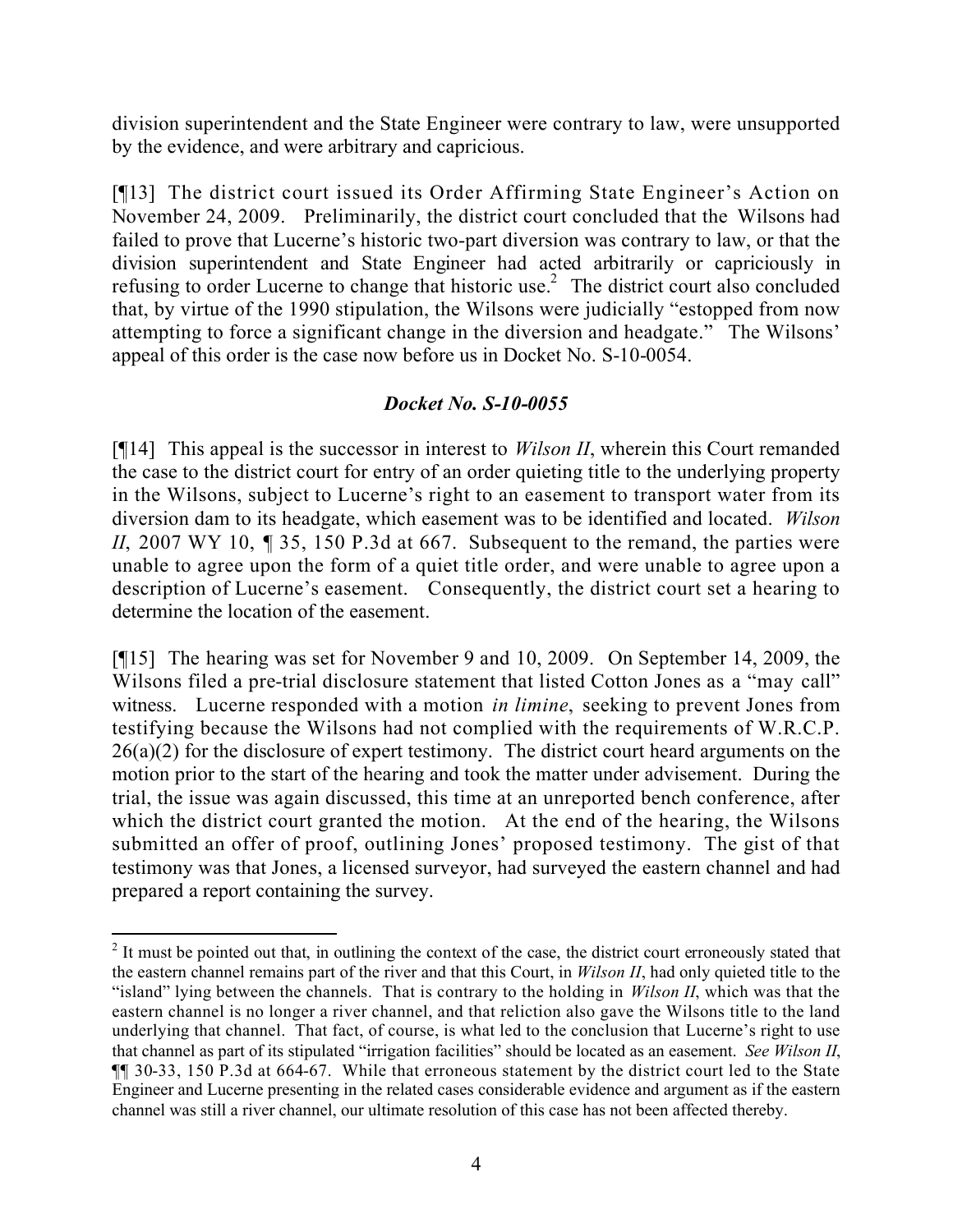[¶16] Lucerne's two key witnesses at the hearing were Robert W. Taylor, the licensed surveyor who prepared the survey and easement submitted by Lucerne, and Gordon W. Fassett, a former Wyoming State Engineer. Without delving into the details of their testimony, suffice it to say that they both agreed that a rather well-delineated bank on the eastern side of the eastern channel permitted a relatively definitive description, but the low flat lands on the western side of the channel were not conducive to such a description, with a good deal of fluctuation as to the water's edge on that "bank" at any given time. A focal point of contention during the hearing was Taylor's inclusion in the easement of a three-foot vertical "freeboard" above the surveyed channel, the purpose of which was to provide for unexpected high water events.

[¶17] The district court entered its Order on Location of Easement on November 24, 2009. The essential findings and conclusions of that order, which is the subject of this appeal, may be re-stated as follows:

1. The doctrines of *res judicata* and judicial estoppel bar the Wilsons from contesting Lucerne's right to continue its historic use of the eastern channel to carry water between its diversion dam and its headgate, and to operate its irrigation system as it historically has done, with the same flows.

2. Lucerne has historically used the eastern channel as a naturally occurring river channel, irregular in size and shape, and with the amount of flow determined only by the amount of water coming down the river toward Lucerne's diversion dam.

3. The eastern channel, as historically used, has no significant bank or boundary on its west side.

4. Lucerne's water delivery system requires the diversion of more water down the eastern channel than Lucerne's appropriation, to account for loss and to assure a sufficient flow to operate the downstream headgate.

5. The location of the eastern channel is readily recognized on the ground, but if a written easement is necessary to show the area of Lucerne's permitted use, the Taylor survey submitted into evidence adequately describes the area.

6. The three-foot freeboard area included in the Taylor survey is a necessary "buffer area" for use during unforeseen high-water flows, although Lucerne may not intentionally use the freeboard area to convey water.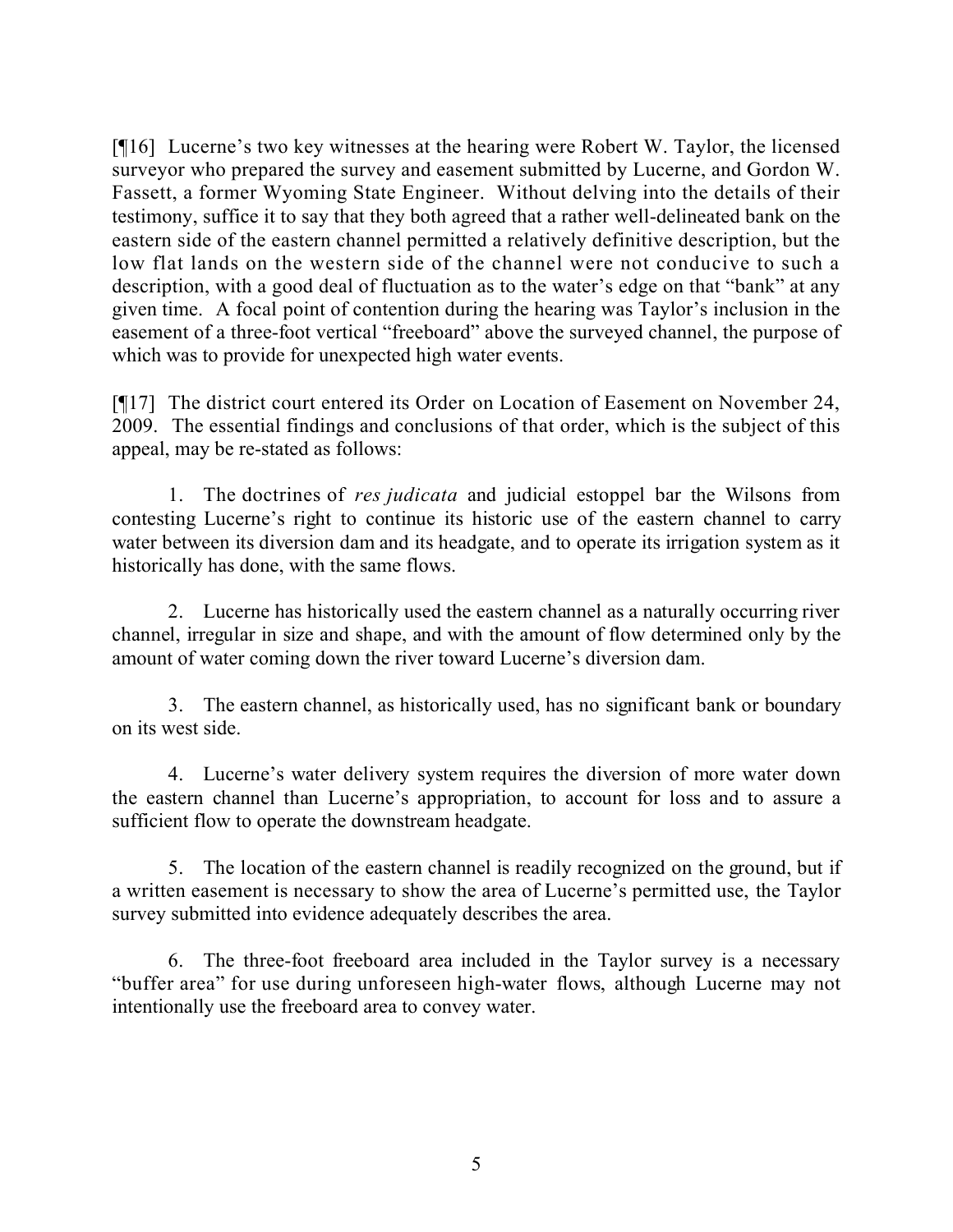### *Docket No. S-10-0119*

[¶18] In this third appeal, the Wilsons challenge the district court's award of costs to Lucerne in the case now pending in Docket No. S-10-0055. The Wilsons' contentions revolve around the sequence of filings that resulted in the award of costs, which they argue violated U.R.D.C. 501. The Wilsons recite that sequence as follows:

1. The Order on Location of Easement was filed on November 24, 2009.

2. Lucerne filed its certificate of costs on January 5, 2010, forty-two days later.

3. The district court signed the order approving Lucerne's certificate of costs on January 6, 2010, one day after it was filed.

4. The Wilsons filed a response to the certificate of costs, with detailed objections, on January 18, 2010.

5. The order approving the certificate of costs was filed, without hearing, on April 27, 2010.

[¶19] The Wilsons complain that (1) the certificate of costs was not timely, inasmuch as U.R.D.C. 501(a)(1) requires that it be filed within twenty days after entry of the final judgment allowing costs; (2) costs were awarded without the court hearing the Wilsons' objections, in violation of U.R.D.C. 501(a)(2); and (3) some of the costs awarded are not allowable under the U.R.D.C. 501.

[¶20] Lucerne responds to the Wilsons' contentions by noting first that the November 24, 2009, order was not seen at the time it was filed as the final judgment, and it did not address costs. Both parties subsequently filed proposed judgments, and the district court set a hearing to consider the proposed judgments. During that hearing, which took place on December 17, 2009, the district court ruled that the November 24, 2009, order would serve as the final judgment and then permitted Lucerne to submit a certificate of costs. Lucerne filed its certificate of costs nineteen days later. Beyond that, Lucerne contends that there was no abuse of discretion in the award of costs.

#### **ISSUES**

[¶21] 1. Was the decision of the State Engineer that Lucerne's headgate at its adjudicated point of diversion satisfies the requirements of Wyo. Stat. Ann. § 41-3-613 contrary to law?

2. Was the decision of the State Engineer that Lucerne is not required to install a headgate at its diversion dam arbitrary and capricious?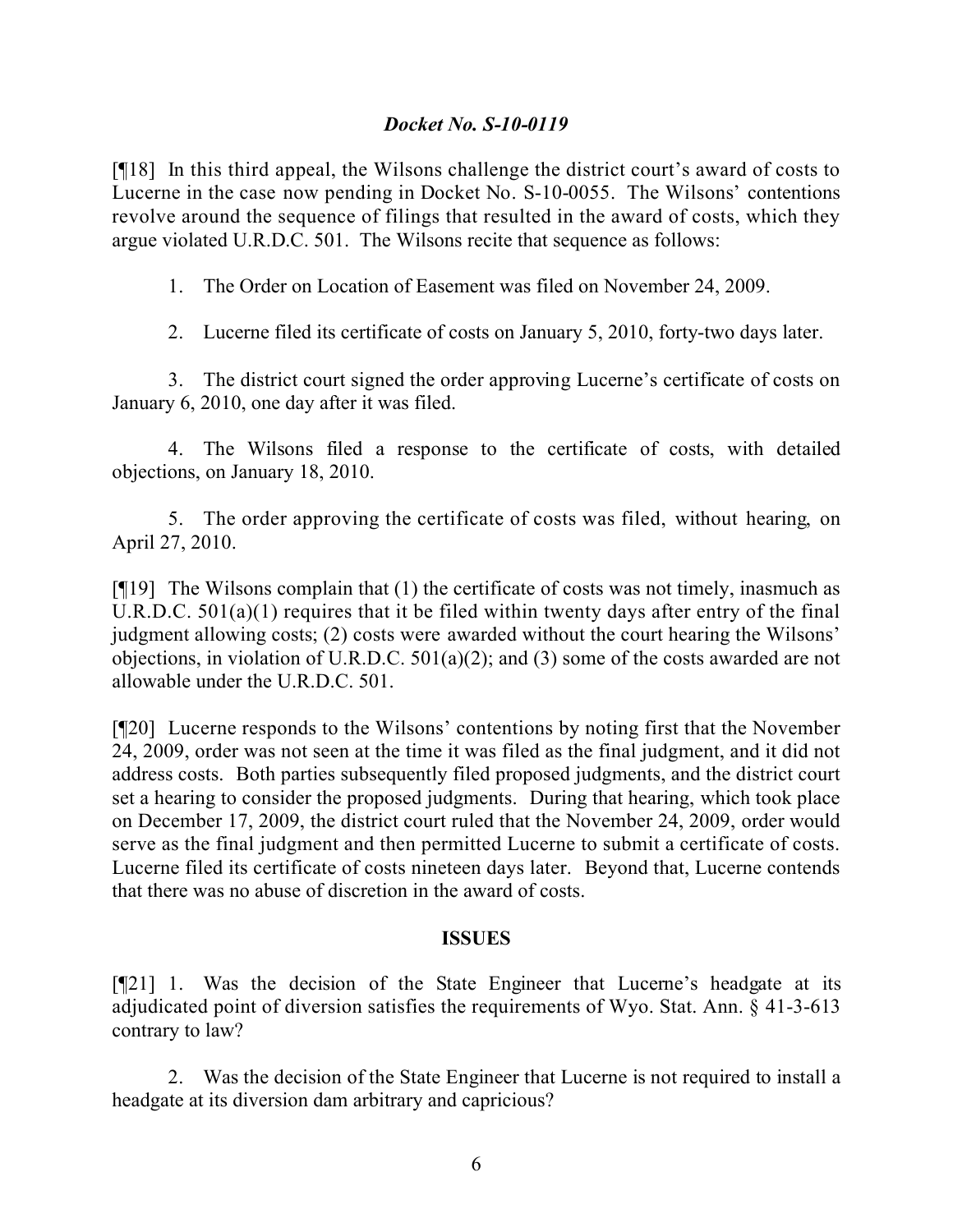3. Did the district court fail to follow the mandate of the Supreme Court upon remand?

4. Are the district court's findings of fact clearly erroneous?

5. Did the district court abuse its discretion by excluding the testimony of the Wilsons' proposed expert witness?

6. Was Lucerne's certificate of costs timely filed?

7. Did the district court abuse its discretion in awarding costs to Lucerne?

#### **DISCUSSION**

#### *Was the decision of the State Engineer that Lucerne's headgate at its adjudicated point of diversion satisfies the requirements of Wyo. Stat. Ann. § 41-3-613 contrary to law?*

[¶22] In reviewing the actions of an administrative agency, "we give no special deference to the decision of the district court, but consider the case as if it came directly from the agency." *Northfork Citizens for Responsible Dev. v. Bd. of County Comm'rs of Park County*, 2010 WY 41, ¶ 16, 228 P.3d 838, 844 (Wyo. 2010). Pursuant to W.R.A.P. 12.09(a), our review of administrative agency action is "limited to a determination of the matters specified in Wyo. Stat. 16-3-114(c) [(LexisNexis 2009)]." We have set forth that statute in detail many times and it is not necessary to do so again here. Suffice it to say that one of our review obligations under the statute, when the question is raised, is to determine whether the agency's decision was contrary to law. Wyo. Stat. Ann. § 16-3- 114(c)(ii)(A). We review an agency's conclusions of law *de novo*, and we affirm those conclusions if they are in accordance with the law. *Dale v. S & S Builders, LLC*, 2008 WY 84, ¶ 26, 188 P.3d 554, 561-62 (Wyo. 2008); *Basin Elec. Power Coop. v. Dep't of Revenue*, 970 P.2d 841, 850 (Wyo. 1998).

[¶23] At issue is the State Engineer's interpretation of the following language found in Wyo. Stat. Ann. § 41-3-613:

> The owner or owners of any ditch or canal shall maintain, to the satisfaction of the division superintendent of the division in which the irrigation works are located, a substantial headgate at the point where water is diverted . . . .

[¶24] In *Wilson II*, 2007 WY 10, ¶¶ 32, 34, 150 P.3d at 666, 667, this Court concluded that, because it was sustained only by Lucerne's upstream diversion dam, the eastern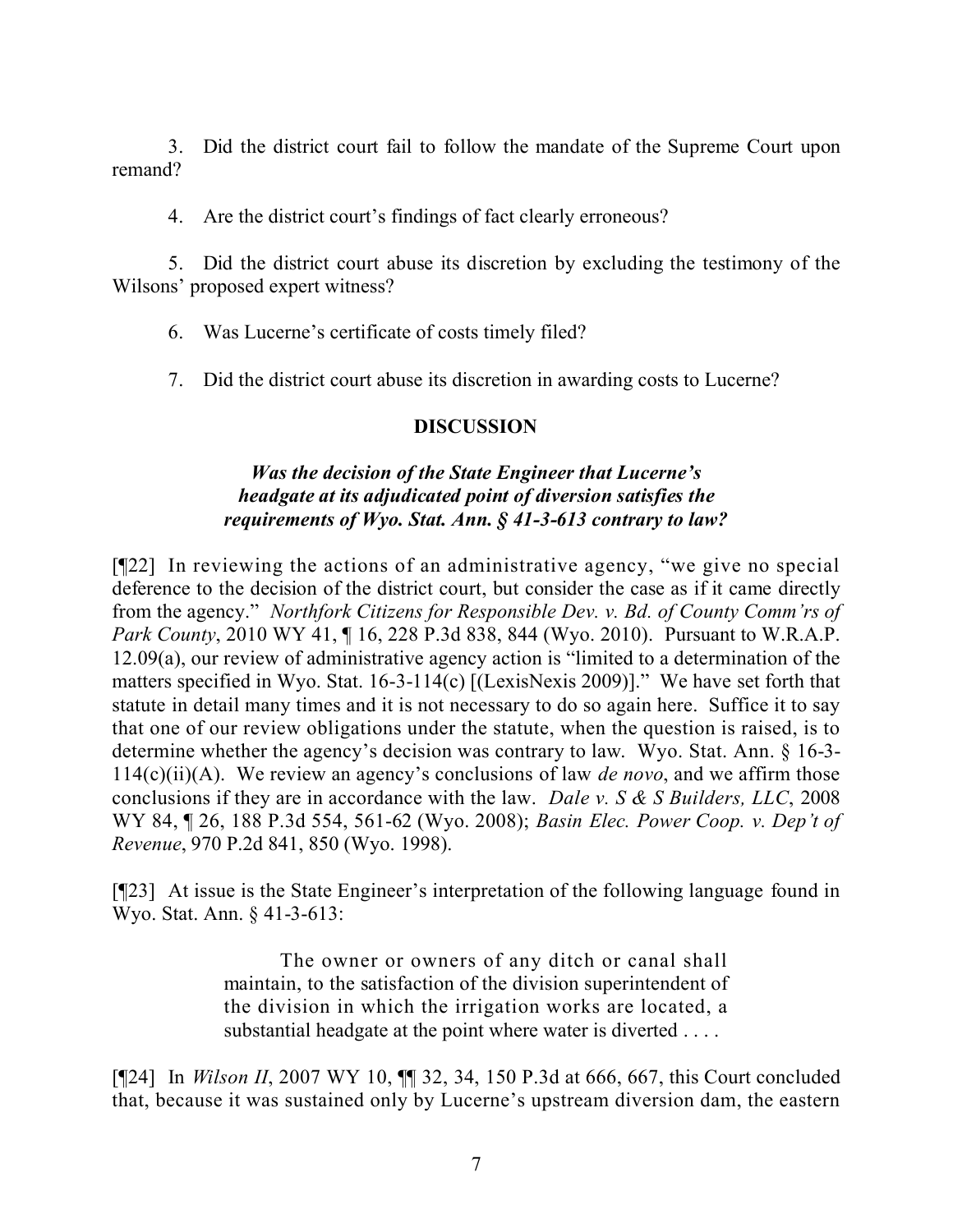channel was no longer a river channel, and was "now operated in fact as an irrigation canal."<sup>3</sup> The Wilsons seized upon this conclusion and, in light of the above statutory language, demanded of the division superintendent that he require Lucerne to construct a headgate at the diversion dam. The superintendent declined, reasoning that the Supreme Court opinion had not changed his view that "there is an adequate and appropriate headgate to allow regulatory and priority administration." In confirming the decision of the superintendent, the State Engineer noted that this Court had approved Lucerne's historical use of its irrigation facilities, that Lucerne had the right to transport water from the diversion dam to its headgate, and that its headgate is located at its permitted point of diversion.

[¶25] The district court agreed with the State Engineer's interpretation and application of the statute in this instance, and we will do likewise. While Wyo. Stat. Ann. § 41-3-613 might **allow** the division superintendent to require Lucerne to install a headgate at or near the diversion dam, the statute does not *mandate* that the division superintendent do so. Because of the undisputed facts of this case, in particular the historical use of the "dual diversion" and the location of a suitable headgate at the adjudicated point of diversion, the division superintendent and the State Engineer found the system to be maintained to their satisfaction, which is all that the statute requires. The statute does not directly address the question of what is to happen if a river moves to a different channel and the old channel loses its flow of water. The division superintendent and the State Engineer concluded in this case that Lucerne's right to convey water to its legally sufficient headgate was satisfactory under the statute, and we have been shown no law to the contrary.

#### *Was the decision of the State Engineer that Lucerne is not required to install a headgate at its diversion dam arbitrary and capricious?*

[¶26] Before we begin discussion of this issue, we will briefly mention that the Wilsons raised in their brief, but did not separately argue the question of whether the State Engineer's decision was supported by substantial evidence. In their responsive briefs, both the State Engineer and Lucerne agreed with the district court's citation to *Newman v. State ex rel. Wyo. Workers' Safety & Comp. Div*., 2002 WY 91, ¶ 22, 49 P.3d 163, 171 (Wyo. 2002), for the proposition that the substantial evidence test does not apply in the absence of a contested case proceeding. We here simply note that the substantial evidence test is now the appropriate test to be applied "anytime we are reviewing an evidentiary issue." *Dale*, 2008 WY 84, ¶ 25, 188 P.3d at 561. So, although the

 $3$  Much deposition time, trial time, and appellate time would have been saved had we, perhaps, used the word "ditch" rather than the word "canal." We did not mean to imply that the naturally occurring channel had somehow been transformed into a concrete-lined symmetrical irrigation canal. The point of the observation was that Lucerne was operating the channel as part of its irrigation facilities.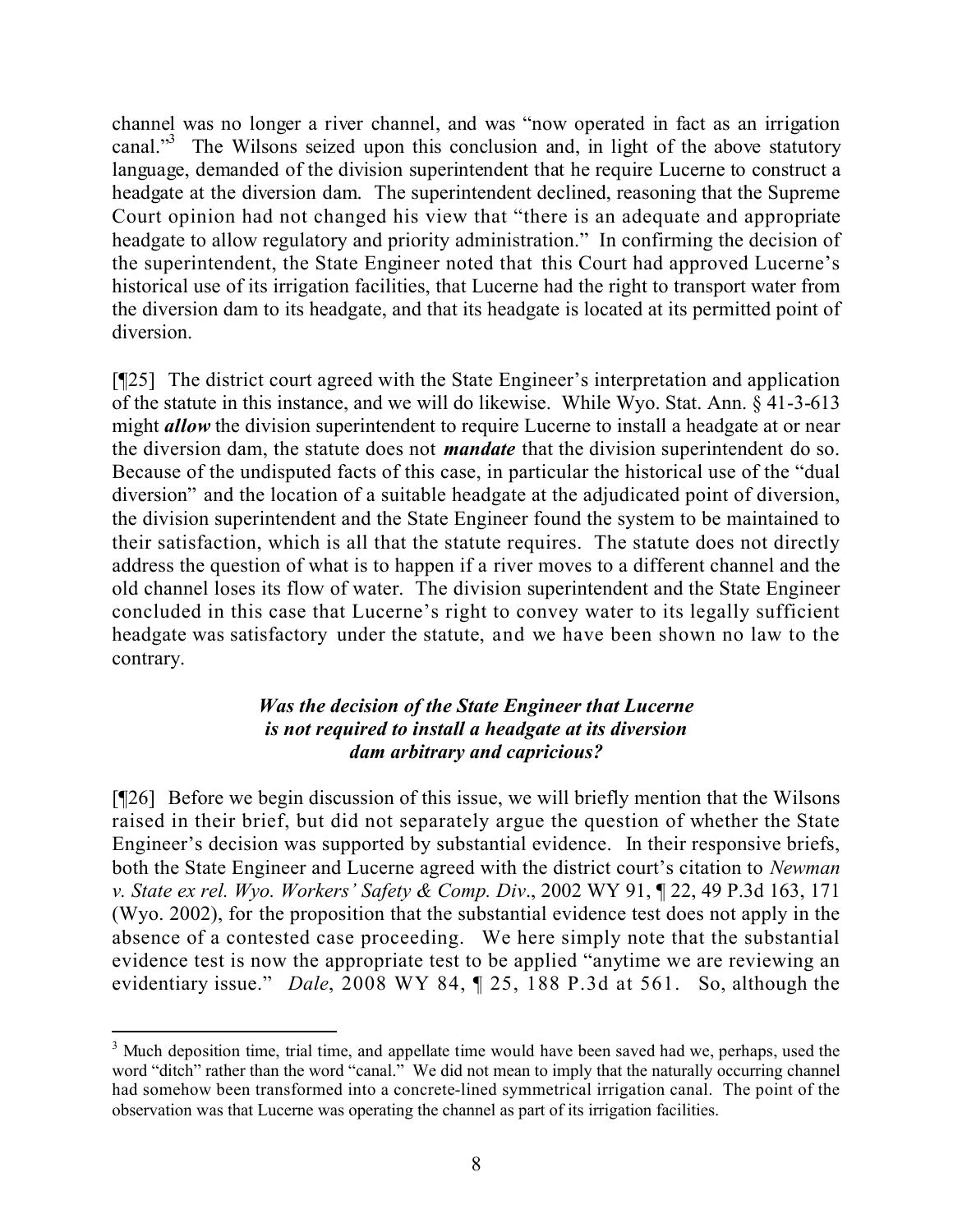evidentiary issue was mentioned, the matter has been treated as one of arbitrary and capricious conduct, and we will follow that lead.

[ $[$ 27] Wyo. Stat. Ann. § 16-3-114(c)(ii)(A) directs the reviewing court to set aside agency action found to be arbitrary or capricious. We have defined that test as follows:

> The arbitrary and capricious test requires the reviewing court to review the entire record to determine whether the agency reasonably could have made its finding and order based upon all the evidence before it. The arbitrary and capricious standard is more lenient and deferential to the agency than the substantial evidence standard because it requires only that there be a rational basis for the agency's decision.

*Northfork*, 2010 WY 41, ¶ 17, 228 P.3d at 845 (quoting *Dale*, 2008 WY 84, ¶ 12, 188 P.3d at 559) (internal citations and quotation marks omitted).

[¶28] The Wilsons' contentions that the decision of the State Engineer was arbitrary and capricious—that it was not reasonable given the facts and that it had no rational basis can be condensed into the following points: (1) the statute requires a headgate where the water is being diverted; (2) the diversion dam sends five to six times Lucerne's adjudicated amount down the eastern channel; (3) no headgate at the diversion dam means no control over that flow; (4) the excess flow damages the Wilsons' property; and (5) during the 1990s, the division superintendent and the State Engineer required Lucerne to install a headgate or other check structure at the diversion dam, but then abandoned that demand.

[¶29] The State Engineer responds to the Wilsons' allegations first by reminding the Court that the petitioner bears the burden of showing by clear and convincing evidence that an agency action was arbitrary and capricious. *Newman*, 2002 WY 91, ¶ 15, 49 P.3d at 169. Next, the State Engineer identifies two fundamental facts supporting its decision: this Court held in *Wilson II* that Lucerne was entitled to continue its historic use of its irrigation facilities, and Lucerne operates an adequate headgate at its historically permitted location.

[¶30] We have carefully reviewed the entire record in these related cases and we conclude that the State Engineer's decision was not arbitrary or capricious. In addition to the points just mentioned, the record reflects that additional flow down the eastern channel is necessary for the proper operation of Lucerne's downstream headgate, that the overflow is returned to the river without harm to other appropriators, and that, statewide, the State Engineer does not treat diversion dams as the point of diversion in situations such as this.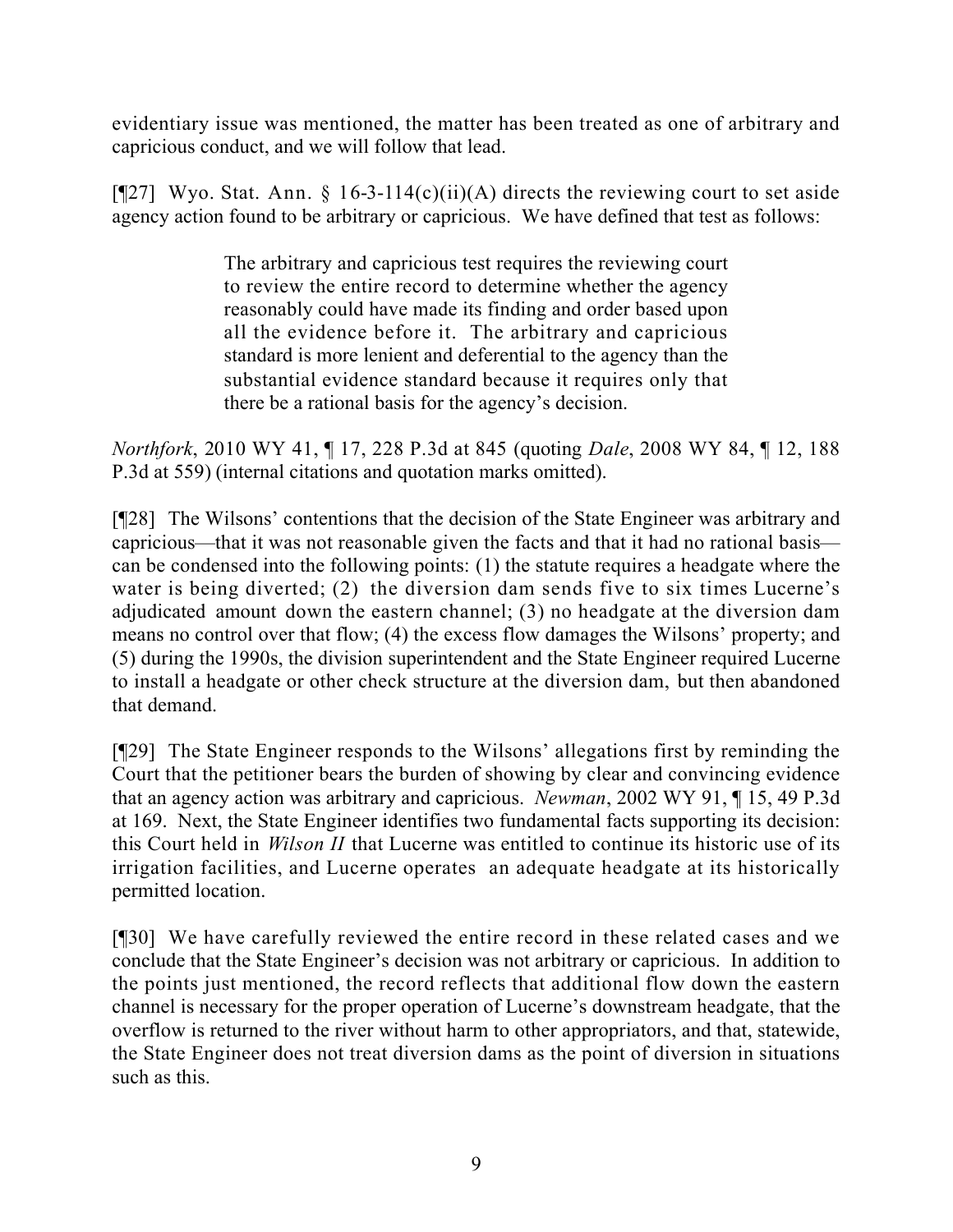[¶31] In *Dale*, 2008 WY 84, ¶ 24, 188 P.3d at 561, we explained that "the words 'arbitrary' and 'capricious' must be understood in context as terms of art under the administrative review statute . . . ." Under our precedent, that has come to mean that the agency acted reasonably based upon the evidence before it, and that there was a rational basis for the agency's decision. The standard legal definition of "arbitrary and capricious" is "founded on prejudice or preference rather than on reason or fact." *Black's Law Dictionary* 119 (9th ed. 2009). In the instant case, the State Engineer considered the facts "on the ground," considered this Court's binding determinations in regard to the controversy, considered Lucerne's legally permitted water right, and treated this diversion dam just as it would treat any other. That is not arbitrary and capricious conduct.

### *Did the district court fail to follow the mandate of the Supreme Court upon remand?*

[¶32] In *Wilson II*, 2007 WY 10, ¶ 35, 150 P.3d at 667, we reversed in part and remanded the case to the district court for the following stated purpose:

> As to the issue of quiet title, however, we reverse and remand this matter to the district court for entry of an order quieting title to the property in the Wilsons, subject to the right of Lucerne to transport water from its diversion dam to its headgate, and beyond, as set forth above. If the precise location of such easement cannot be stipulated, the district court shall take additional evidence to identify the precise location thereof, including the survey originally ordered by the district court in its January 10, 1989 order.

[¶33] "We have held that substantial compliance is the standard for testing the disposition of a case made by the trial court after a remand order." *Smith Keller & Assocs. v. Dorr*, 4 P.3d 872, 875 (Wyo. 2000). Where, as here, the remand involves a bench trial, we apply our usual standard of review of the findings and conclusions of a judge, as opposed to a jury:

> After a bench trial, we review the trial court's factual findings under a clearly erroneous standard and its legal conclusions *de novo*. We do not substitute ourselves for the trial court as a finder of facts; instead, we defer to the trial court's findings unless they are unsupported by the record or erroneous as a matter of law. Although the factual findings of a trial court are not entitled to the limited review afforded a jury verdict, the findings are presumptively correct.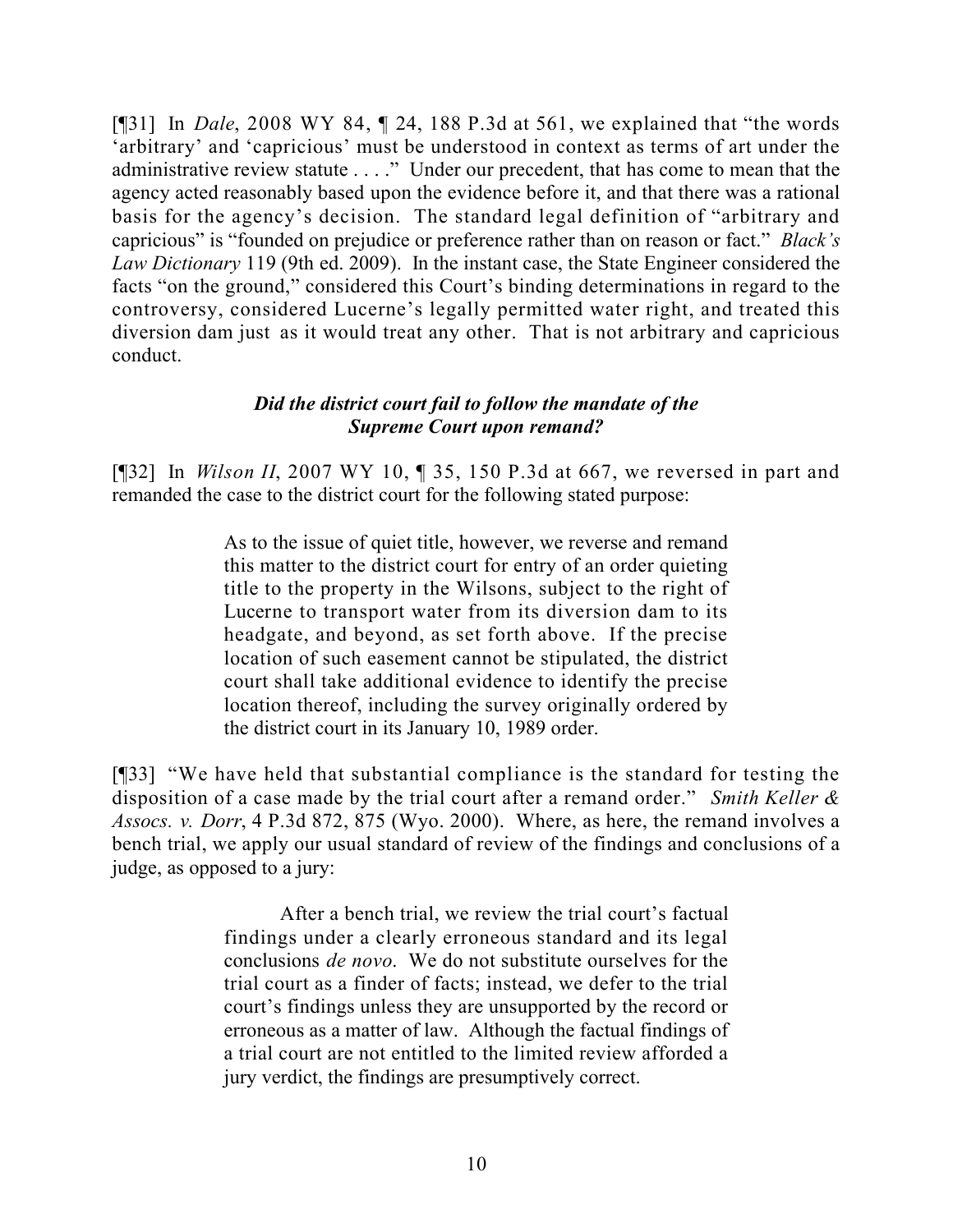This Court may examine all of the properly admissible evidence in the record, but we do not reweigh the evidence. Due regard is given to the opportunity of the trial judge to assess the credibility of the witnesses. We accept the prevailing party's evidence as true and give to that evidence every favorable inference which may fairly and reasonably be drawn from it. Findings may not be set aside because we would have reached a different result. A finding will only be set aside if, although there is evidence to support it, this Court on the entire evidence is left with the definite and firm conviction that a mistake has been committed.

*Ultra Res., Inc. v. Hartman*, 2010 WY 36, ¶ 97, 226 P.3d 889, 922-23 (Wyo. 2010) (citations omitted).

[¶34] We will give short shrift to this argument. We remanded to the district court in *Wilson II* for entry of a quiet title order in favor of the Wilsons, subject to Lucerne's water facilities easement. *Wilson II*, 2007 WY 10, ¶ 35, 150 P.3d at 667. If the parties could not agree upon the easement's location, the district court was to hold a hearing on the matter. That hearing was held and the district court issued its Order on Location of Easement on November 24, 2009. The order was appealed before the dust had settled in the resultant battle over the form of the final judgment—a final judgment we presume would have included the order quieting title to the underlying land in the Wilsons.

[¶35] The district court substantially complied with this Court's mandate upon remand in *Wilson II*. Logically, the quiet title order could not be entered until the easement to which title was subject was identified. That has now been done, so we will again remand the case to the district court for the purpose of entry of such order. We presume, perhaps at our peril, that the legal description of the land to which title has been quieted was adequately described in the proceedings that led to *Wilson II*. If not, that process should also be completed.

#### *Are the district court's findings of fact clearly erroneous?*

[¶36] Earlier herein, we noted that the factual findings of a district court after a bench trial are presumptively correct and that we do not set them aside unless they are clearly erroneous. *Ultra Res.*, 2010 WY 36, ¶ 97, 226 P.3d at 922-23. Before we can apply that review standard to the present issue, we must set out some factors that will limit our discussion.

[¶37] First, as we recognized in *Wilson II* and the district court recognized upon remand, the Wilsons are precluded by the doctrines of *res judicata* and judicial estoppel from contesting Lucerne's historically defined use of the eastern channel as part of Lucerne's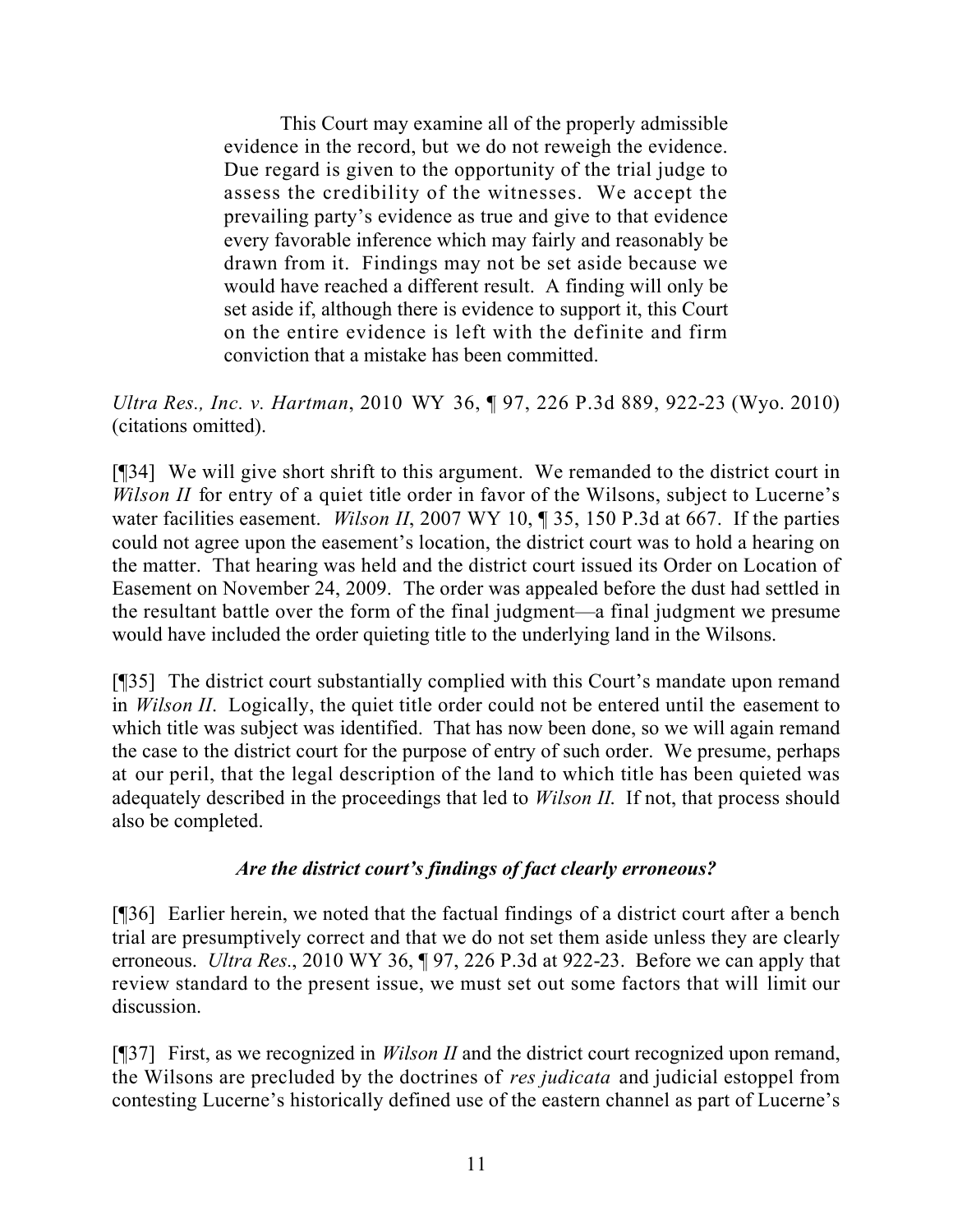irrigation facilities. *Wilson II*, 2007 WY 10, ¶¶ 24, 28, 150 P.3d at 662-63, 664. In *Wilson II*, all that was remanded was the need for the district court to identify and locate that use as an easement. Therefore, the only findings of fact the Wilsons can be challenging herein are the findings of fact related to that identification and location.<sup>4</sup>

[¶38] The second limiting factor in this analysis is the structure of the Wilsons' appellate brief. The brief sets out numerous separately listed issues, including the "clearly erroneous" issue, but the argument section of the brief is not arranged issue-by-issue, and nowhere does it list the specific findings of fact alleged to be clearly erroneous. This leaves the Court with the task of speculating, based upon the arguments made, what findings of fact the Wilsons believe are clearly erroneous.<sup>5</sup>

[¶39] With those caveats, our review of the Wilsons' appellate brief, the district court's order, and the entire record, leads us to conclude that the Wilsons find the following findings of fact to be clearly erroneous:

> 9. Lucerne historically has used the eastern channel, *wherever that channel is*, to get water from its upper diversion to its final diversion.

. . . .

10. [The] [e]astern channel has a definable bank on the east and north side, but generally does not have a definable bank on the south and west side. In many places the slope from the eastern channel to the south and west is very gradual.

11. The eastern channel is highly irregular in size and shape. Although the Supreme Court stated that is has been used as [a] canal, its physical characteristics are nothing like a canal. It is a naturally occurring river channel, without a significant bank or boundary in many place[s] on its south and west side.

12. Some free-board is necessary and appropriate to accommodate Lucerne's historic use of the eastern channel.

<sup>4</sup> The parties have not raised the law of the case doctrine, which also may be applicable. *See Lieberman v. Mossbrook*, 2009 WY 65, ¶ 28, 208 P.3d 1296, 1305 (Wyo. 2009) (court's decision on an issue of law at one stage of proceeding is binding in successive stages of that and related cases).

 $5$  This problem is exacerbated by the fact that the district court's findings of fact and conclusions of law are not separately stated.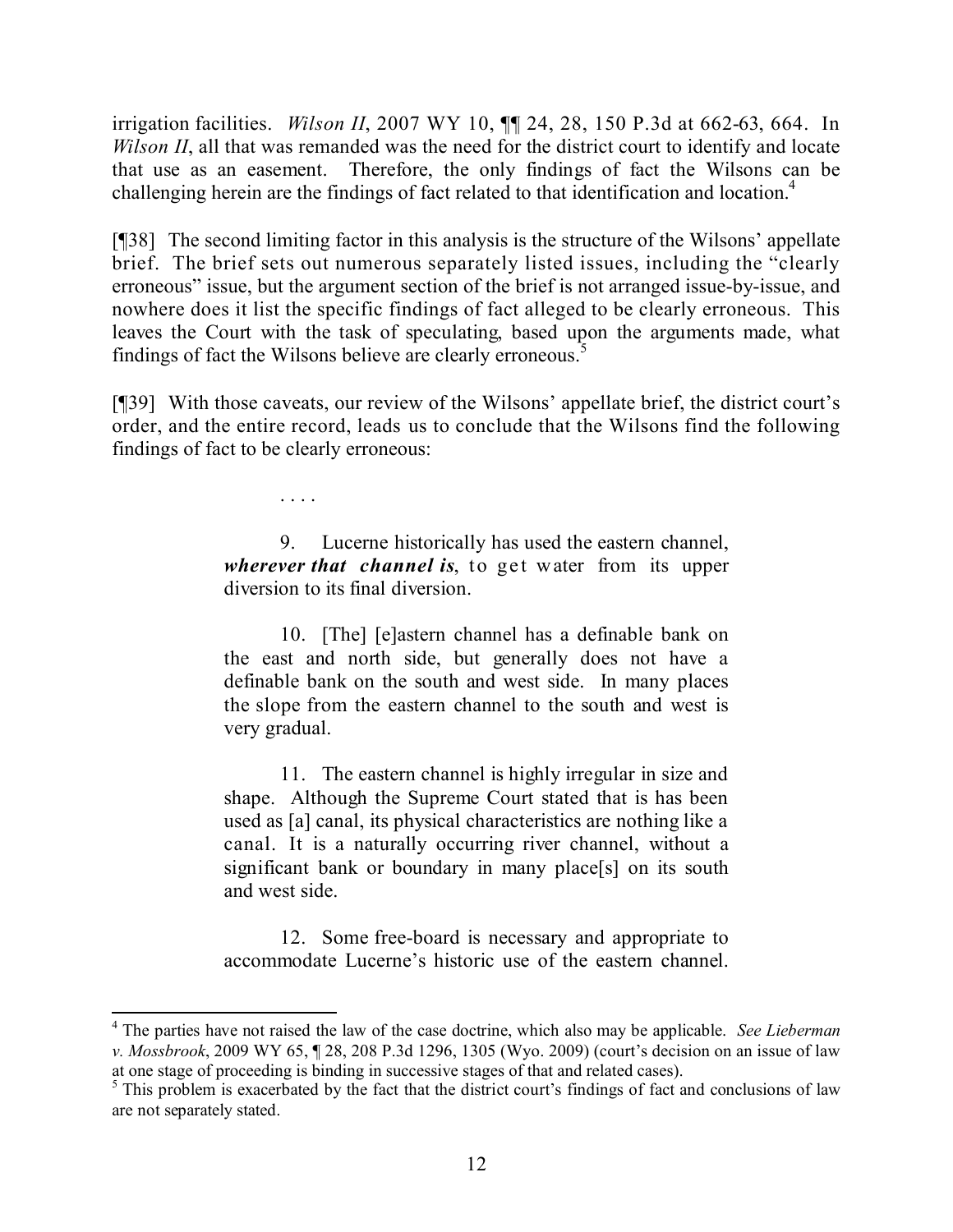In times of high river flows that free-board area has been used (i.e.: 1982-83 flows).

13. It is not reasonably possible to identify a line or high point on the south and west side of the eastern channel beyond which water has not flowed or would not be expected to flow as a result of Lucerne's full use of the eastern channel.

. . . .

18. The location of any easement down the eastern channel is adequately described by referring to the eastern channel of the North Platte River. All witnesses were able to determine and discuss where the eastern channel is.<sup>[]</sup>

19. If a surveyed description of the area utilized by Lucerne is required, the description provided by Lucerne in Exhibit 2(a) adequately describes the area utilized by Lucerne, including a 3 foot free-board. That free-board may not be intentionally used by Lucerne to convey its water, but is a buffer for use during unforeseen high flows. The area Lucerne may intentionally use is limited to the location of the eastern channel without the 3 foot free-board.

(Emphasis added.)

[¶40] We will not analyze these findings individually because it is more instructive to view them collectively, in the context of the parties' positions—positions which the trial transcript reveals were the focus of the battle below. Lucerne contends that its historic use of the eastern channel, in whatever amount and wherever flowing at any given time, defines the extent of its easement. The Wilsons contend, to the contrary, that the easement should be limited to the much smaller area where water usually flows in the channel. That is the substance of this conflict—Lucerne wants the area of its use to remain unlimited, while the Wilsons want to limit that area.

[¶41] When seen in this light, it is clear that the Wilsons are trying to do what they are estopped from doing; that is, they are asking the court to change Lucerne's historic use of the eastern channel from the unfettered flow of a natural watercourse, to the controlled flow of a canal. The district court recognized this fact and made findings of fact, based upon the record evidence, that supported the "law of the case." All of the contested findings of fact are supported by the testimony of the surveyor and the former State Engineer, including the meandering nature of the eastern channel and the poorly defined western "bank." The easement survey introduced by Lucerne was the only easement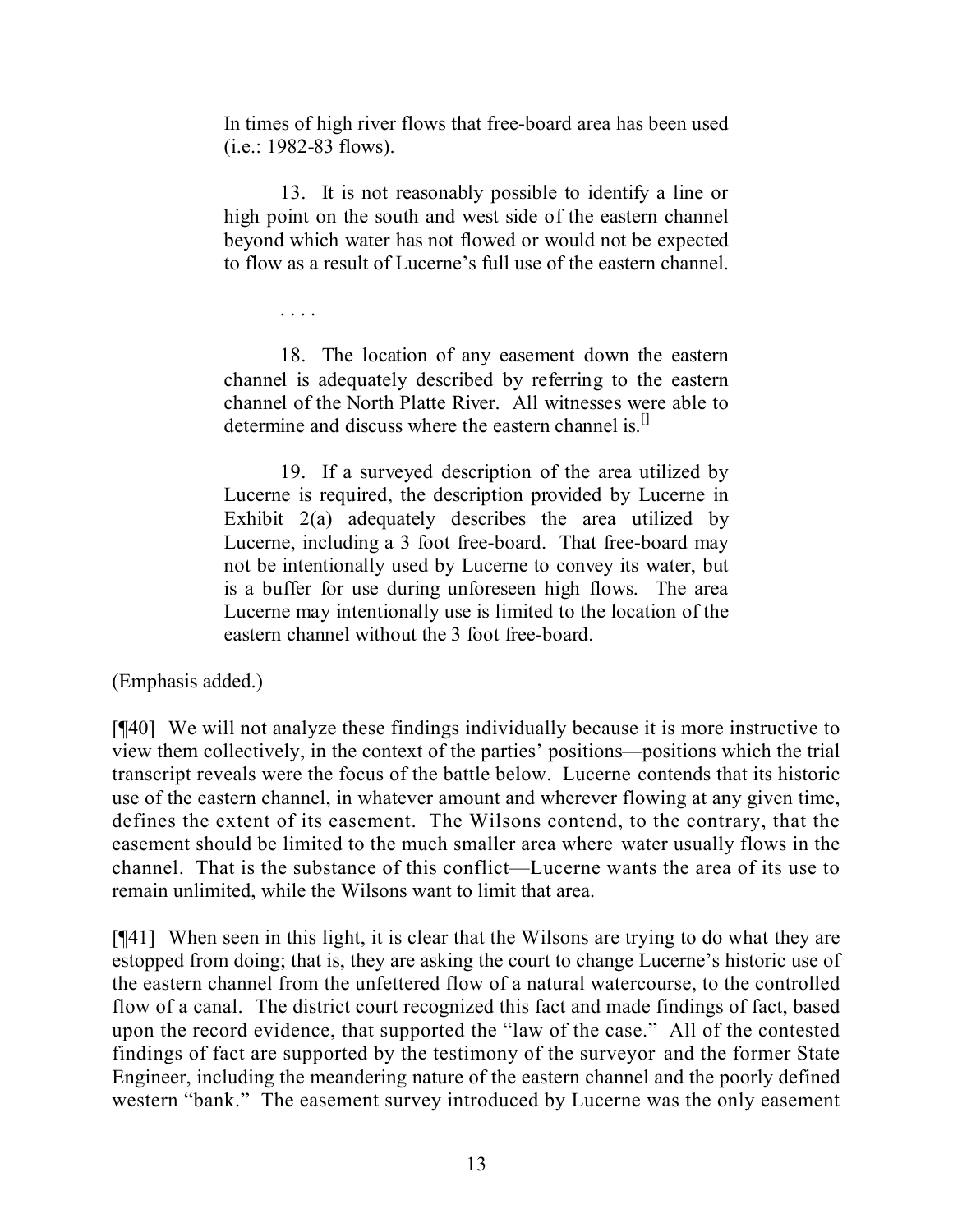survey admitted into evidence, and witness testimony established its accuracy in identifying historic use.

[¶42] One issue—that of "freeboard"—perhaps deserves special comment. The surveyor added a three-foot vertical "air space" above the high water line of the easement because this Court had said in *Wilson II* that the channel was being used as a canal, and canal design parameters include a freeboard area above the expected high water flow to account for unforeseen high water events. Further, the surveyor believed the freeboard area would protect Lucerne from liability in the event of such an unforeseen event. The surveyor's testimony in regard to freeboard is instructive:

> Q And as you heard me say in my opening, it's basically air space, is it not? Above the high waterline, 3 foot, there is nothing there, is there, sir?

> A It is an operating area. It is a recommended operating area. It is a safety valve in canal facilities. All of them have it in the irrigation districts, Fort Laramie Canal. You cannot build a canal to transport irrigation water and not have some sort of safety valve, some sort of area. Yes, typically, that area would be air when everything is operating correctly, properly, normally, whatever you want to call it, yes; but when we have a maximum event of some sort where water may be introduced into the system or there is a failure in part of the system to disallow us from totally controlling the amount of water entering the channel, then you have a safety valve there to protect the adjoining area.

> A Freeboard is a design consideration in canals. It provides a number of safety factors and protections for the irrigation district in their operation of their facilities. It allows them to not have a perfect system, not to have total control over that system, be able to make some mistakes in how much water they let into the channel, also provides for space for incoming storm flows or some other type of flow so that it will not overflow the channel and do damage to their system or adjoining system.

. . . .

[¶43] What is most significant in respect to the freeboard area contained in the easement survey admitted into evidence, and included in the district court's order as an area that could not intentionally be used by Lucerne, but which existed only for unforeseen events,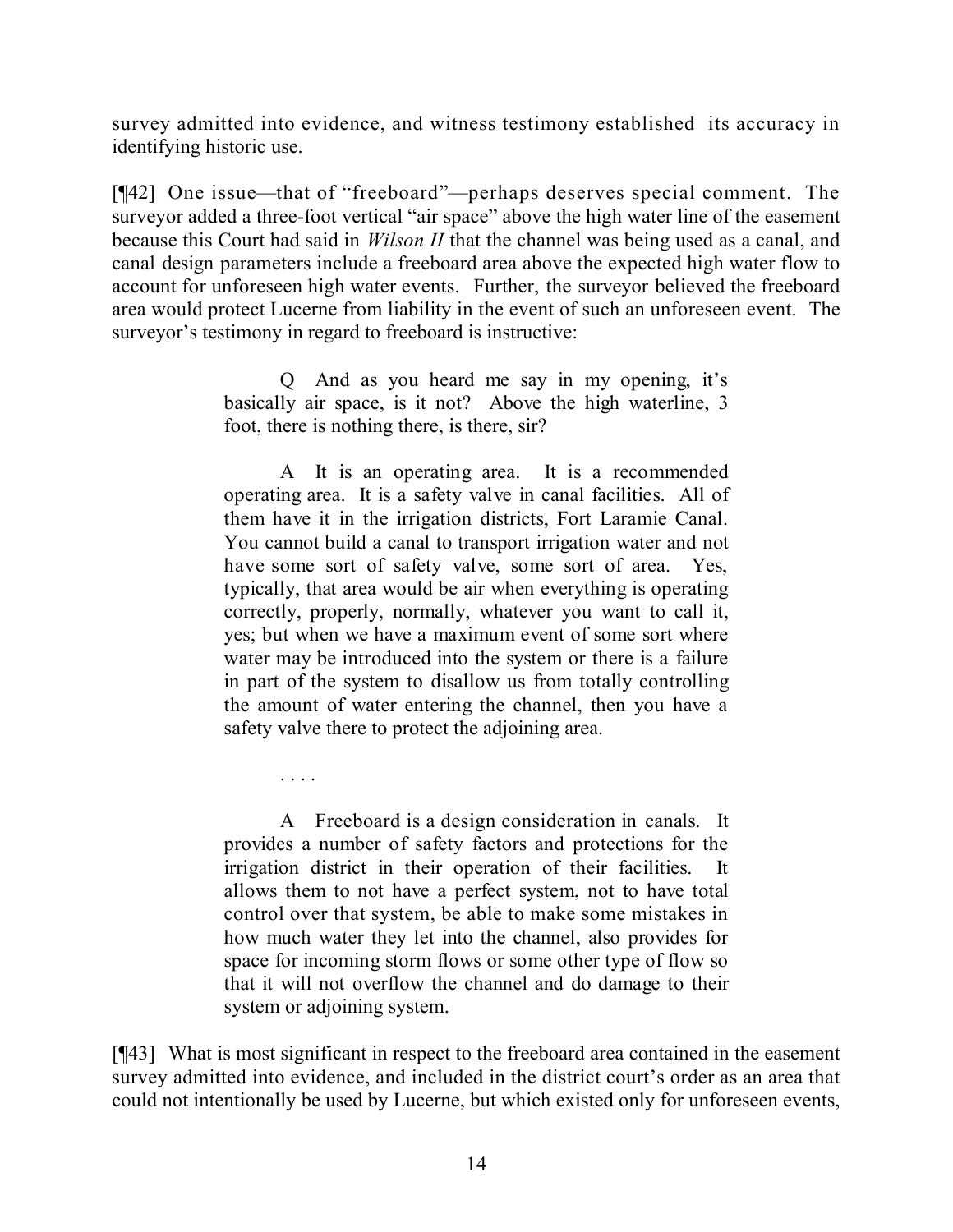is that such comes as close as possible to duplicating the historic use of the eastern channel by Lucerne as a naturally flowing channel, as opposed to a designed canal. Lucerne never has had, and never will have, control over upstream events on the North Platte River. The freeboard concept adopted by the district court simply recognizes that fact and incorporates it into the resolution of this dispute. The district court's finding that the freeboard area was part of the historic use was not clearly erroneous.

#### *Did the district court abuse its discretion by excluding the testimony of the Wilsons' proposed expert witness?*

[¶44] On June 19, 2009, the Wilsons responded to a discovery request from Lucerne by indicating that "[n]o experts have been hired." On August 25, 2009, the Wilsons supplemented their response with the following information:

> Wilsons may utilize the testimony of the following expert witnesses:

> > . . . .

B. Mr. Cotton Jones Jones Land Surveying, Inc. 6750 Say Kally Road Cheyenne, Wyoming 82009 (307) 637-7107

Mr. Jones may be employed to survey the channel now utilized as an irrigation canal. If he makes a survey he will testify as to the location of the channel and the means he utilized to determine the location. If a survey is not made, Mr. Jones will give his opinion as to the ease with which the channel now utilized as an irrigation canal can be surveyed and the engineering techniques which can be utilized for making such a survey.

[¶45] Lucerne's attorney immediately contacted the Wilsons' attorney to inquire about this proposed expert witness, and wrote the following in a letter to the Wilsons' attorney on August 26, 2009:

> I understand from speaking with you today that Mr. Jones has not been retained by you and that you have, in fact, never spoken with him. You further confirmed that Mr. Jones has not completed any survey and, to your knowledge, has never visited the Wilsons' property in relation to the issues involved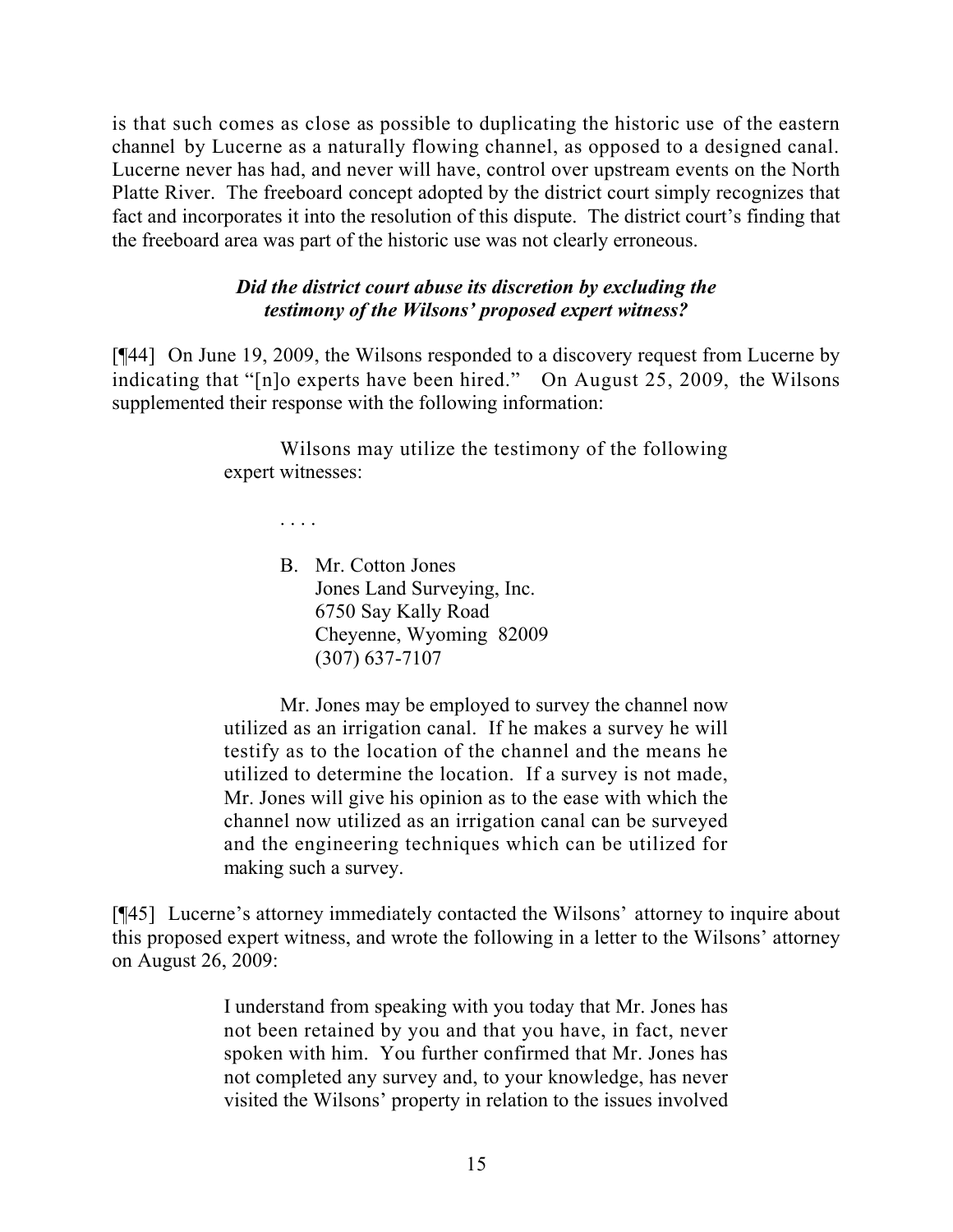in the current dispute over the survey, location, boundaries or scope of Lucerne's easement. I understand that Mr. Jones has not provided you with a cost estimate regarding completing a survey or any other work. You indicated that there would be no reason for me to depose Mr. Jones as he would have no information about the survey or the easement in question.

[¶46] Despite the above correspondence, the Wilsons' pre-trial disclosure listed Cotton Jones as a "may call" witness, and identified the following as a possible exhibit: "If prepared, a survey and description of the channel which Lucerne utilizes for transporting water from where it is diverted from the North Platte River to its headgate." Lucerne responded with a motion *in limine* asking the district court to preclude Jones from acting as an expert witness and from providing any opinion testimony at trial. In the memorandum of law filed in support of its motion, Lucerne noted the discovery matters set forth above, and then argued that the Wilsons had violated W.R.C.P. 26(a)(2), which requires in pertinent part as follows:

(2) Disclosure of expert testimony.

(A) In addition to the disclosures required by paragraph (1) or (1.1), a party shall disclose to other parties the identity of any person who may be used at trial to present evidence under Rules 702, 703, or 705 of the Wyoming Rules of Evidence.

(B) Except as otherwise stipulated or directed by the court, this disclosure *shall, with respect to a witness who is retained or specially employed to provide expert testimony in the case* or whose duties as an employee of the party regularly involve giving expert testimony, *be accompanied by a written report prepared and signed by the witness or disclosure signed by counsel for the party. The report or disclosure shall contain a complete statement of all opinions to be expressed and the basis and reasons therefor; the data or other information considered by the witness in forming the opinions; and exhibits to be used as a summary of or support for the opinions; the qualifications of the witness, including a list of all publications authored by the witness within the preceding ten years; the compensation to be paid for the study and testimony; and a listing of any other cases in which the witness*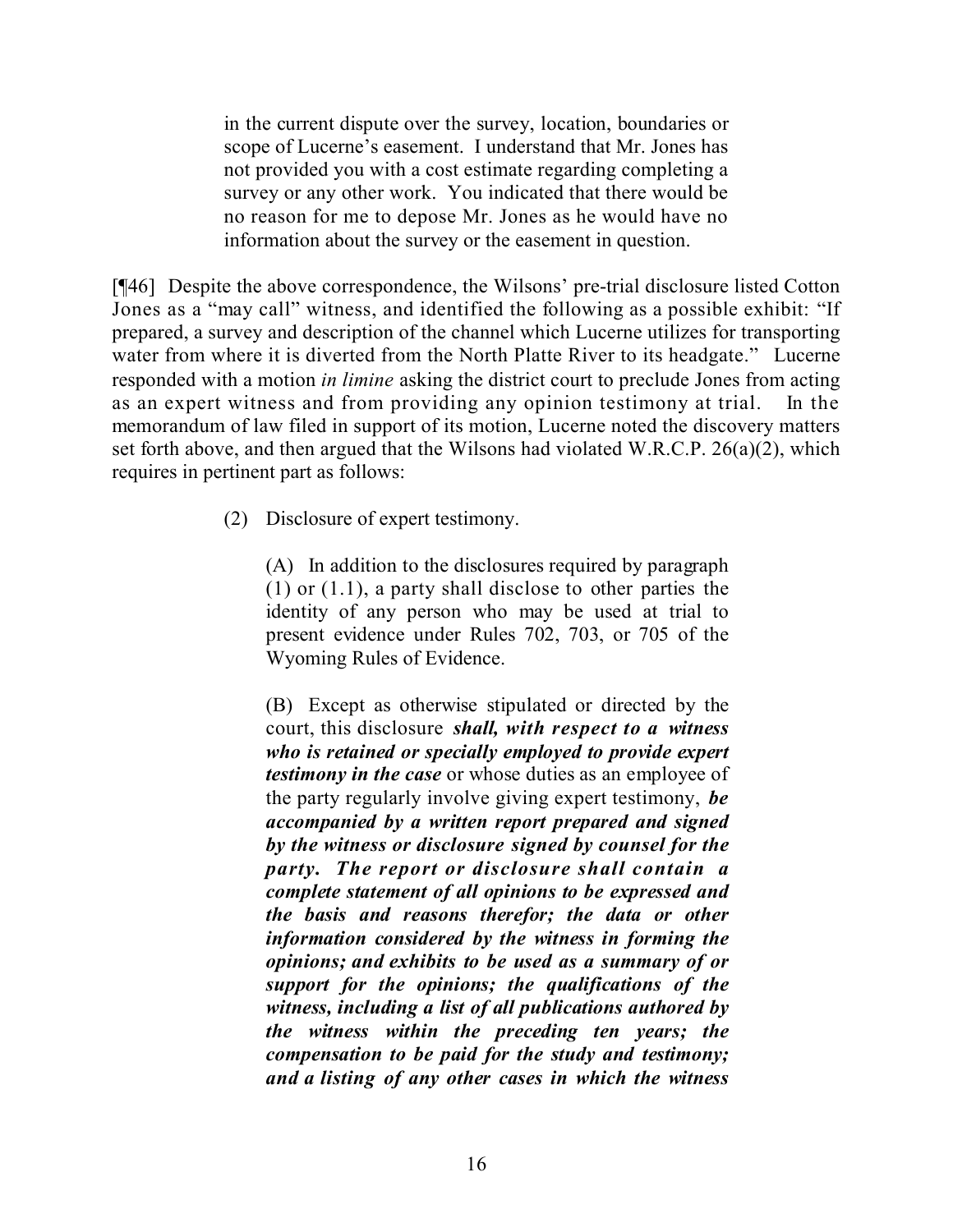*has testified as an expert at trial or by deposition within the preceding four years.*

(C) *These disclosures shall be made at the times and in the sequence directed by the court. In the absence of other directions from the court or stipulation by the parties, the disclosures shall be made at least 90 days before the trial date or the date the case is to be ready for trial or, if the evidence is intended solely to contradict or rebut evidence on the same subject matter identified by another party under paragraph (2)(B), within 30 days after the disclosure made by the other party. The parties shall supplement these disclosures when required under subdivision (e)(1).*

(Emphasis added.)

[¶47] As noted above, the district court granted Lucerne's motion *in limine* during an unreported bench conference. *See supra* ¶ 15. The post-trial Order on Location of Easement contained the following explanation of that ruling:

> Wilsons attempted to offer evidence of a survey they obtained in late October, 2009, less than two weeks before trial. The Court excluded that evidence for failure to comply with WRCP 26. Wilsons submitted an offer of proof.

[¶48] In the memorandum of law submitted to the district court in support of its motion *in limine* and in its appellate brief, Lucerne identifies the Wilsons' deficiencies in this regard as the failure to provide any of the following:

> 1. a written report prepared and signed by Mr. Jones in which he provided a complete statement of all of the opinions that he would be expressing, and the basis and reasons for such opinions;

> 2. the data or other information considered by him in forming his opinions;

> 3. any exhibits to be used as a summary of or in support of his opinions;

4. his qualifications;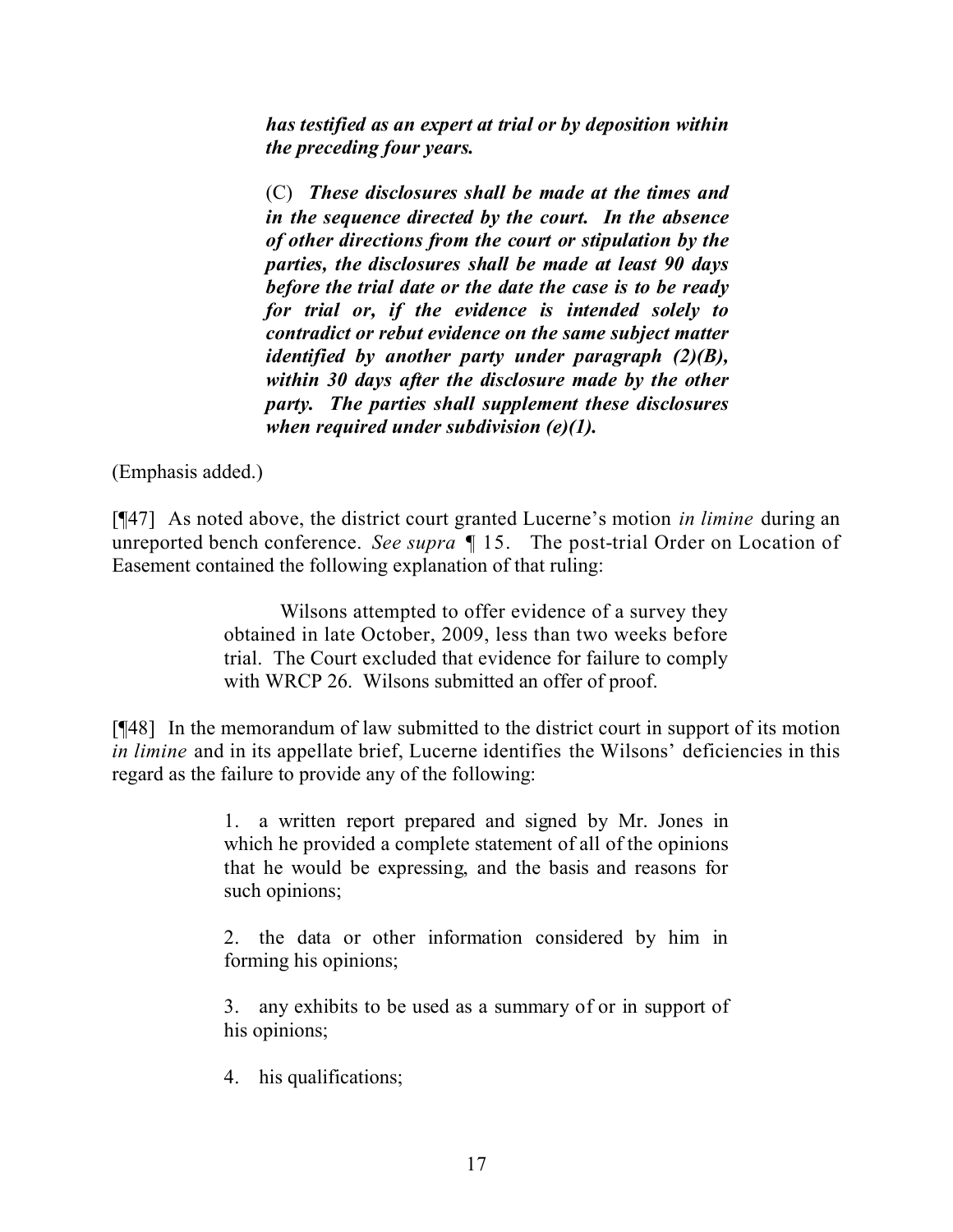5. a list of the publications that he has authored within the preceding ten years;

6. the compensation to be paid for his studies or testimony; or

7. a listing of any other cases in which he has testified as an expert within the preceding four years.

[¶49] The Wilsons counter these arguments with several contentions. First, they argue that they appropriately disclosed Mr. Jones and his survey report in a supplemental discovery response on August 25, 2009, and again in their pre-trial disclosures on September 14, 2009. Next, they contend that Mr. Jones was not able to complete the survey until late October 2009, and that the record of his survey was provided to counsel for Lucerne as soon as it was available in November 2009. Finally, at the outset of the trial, the Wilsons' attorney informed the district court that Mr. Jones would be called as a rebuttal or impeachment witness, if at all. Based upon this last assertion, the Wilsons contend that W.R.C.P. 26(a)(3) creates an exception to disclosure for impeachment witnesses.

[¶50] The question of the admissibility of evidence is primarily a question for the trial court. W.R.E. 104(a). "We will reverse a trial court's decision on the admissibility of evidence only if the trial court abused its discretion." *Clark v. Gale*, 966 P.2d 431, 435 (Wyo. 1998). "In determining whether there has been an abuse of discretion, the ultimate issue is whether or not the court could reasonably conclude as it did." *Dean v. State*, 2008 WY 124, ¶ 14, 194 P.3d 299, 303 (Wyo. 2008) (quoting *Campbell v. Studer*, 970 P.2d 389, 392 (Wyo. 1998)). These rules apply to a district court's decision whether to admit or reject expert testimony. *Id*.

[¶51] We will first discuss the Wilsons' final contention—that is, that they were not required to disclose Cotton Jones as a witness because he was only a rebuttal or impeachment witness. The Wilsons are wrong in this regard, for a couple of reasons. First, the structure of W.R.C.P. 26(a) does not support their argument. W.R.C.P. 26(a) is concerned with required disclosures during the discovery process. Subsection (a)(1) governs initial disclosures, subsection (a)(2) governs disclosure of expert testimony, and subsection (a)(3) governs specific matters such as the disclosure of the names and addresses of all witnesses, the distinction between "will call" and "may call" witnesses, the designation of witnesses expected to testify by deposition, and identification of exhibits. The exception in (a)(3) for witnesses being called "solely for impeachment" simply does not negate the requirement in (a)(2) for appropriate disclosure of expert witnesses. Were this true, defendants could always avoid identification of their expert witnesses by claiming that the expert testimony was solely intended to impeach the plaintiff's expert. Beyond that, and the second reason the Wilsons argument is not valid,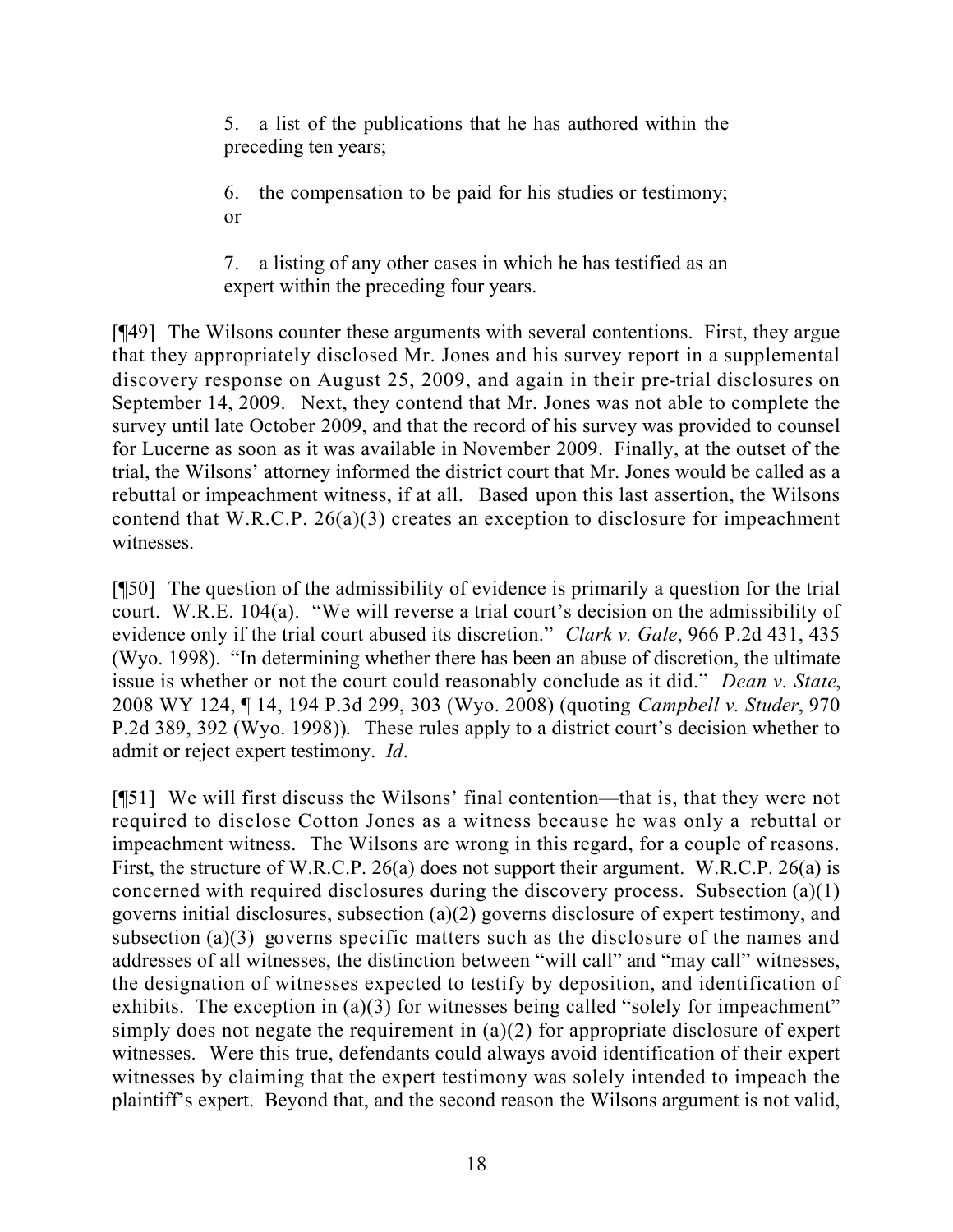is the fact that the proffered testimony of Cotton Jones went well beyond impeachment and was, for all intents and purposes, simply the testimony of an expert witness.

[¶52] The disclosures required by W.R.C.P. 26(a)(2) are mandatory. *LM v. Laramie County Dep't of Family Servs. (In re MN)*, 2007 WY 189, ¶ 5, 171 P.3d 1077, 1080 (Wyo. 2007) (use of the word "shall" in a statute makes the provision mandatory). Thus, if the district court reasonably found that the Wilsons did not comply with those mandates, it certainly cannot be said that the district court abused its discretion in not admitting the expert testimony. Of particular importance in the instant case are the time limitations contained in W.R.C.P. 26(a)(2)(C), which, absent other direction by the district court, require disclosure as to expert testimony to be made at least 90 days before trial, and disclosure of rebuttal expert testimony to be made within 30 days after that disclosure.

[¶53] The sequence of significant post-remand pre-trial disclosure events was as follows in this case: On May 19, 2008, the Wilsons filed a Request for Entry of Order Quieting Title and Order Establishing Date for Completion of Survey. On July 7, 2008, the district court entered its Order on Motion, which ordered Lucerne to file an easement survey by July 31, 2008, gave the Wilsons 30 days thereafter to file any objections, and reserved the setting of an evidentiary hearing. Lucerne filed its easement survey on July 30, 2008, and the Wilsons filed their objections thereto on September 2, 2008. On May 5, 2009, the district court entered a Scheduling Order, requiring discovery to be completed by September 15, 2009, and setting the evidentiary hearing for November 9, 2009.

[¶54] As mentioned above, the Wilsons disclosed Cotton Jones as a "may call" witness in a supplemental discovery response on August 25, 2009, and listed him again in the same capacity in their pre-trial disclosure of September 14, 2009. These filings resulted in Lucerne's motion *in limine*, the granting of which led to the issue now before the Court. It bears repeating at this point that, in its final order, the district court noted that Mr. Jones had not conducted his easement survey until October 2009, less than two weeks before the trial, and that the Wilsons had not complied with W.R.C.P. 26 in regard to his testimony. The proffer of Mr. Jones' testimony made at the end of the evidentiary hearing specifies October 28, 2009, as the date the survey occurred. There is no indication in the record that the survey report was provided to Lucerne prior to trial, or that the disclosures mandated by W.R.C.P. 26(a)(2) outlined above were ever made in the detail required by the rule.

[¶55] Under these circumstances, we cannot say that the district court abused its discretion in disallowing the testimony of the Wilsons' belatedly identified expert, Cotton Jones. The Wilsons have not presented compelling argument or citation to pertinent authority supporting their contention that Mr. Jones was merely an impeachment witness under W.R.C.P.  $26(a)(3)$ , rather than an expert witness under W.R.C.P.  $26(a)(2)$ . In addition, Lucerne filed its easement survey on July 30, 2008, the Wilsons filed their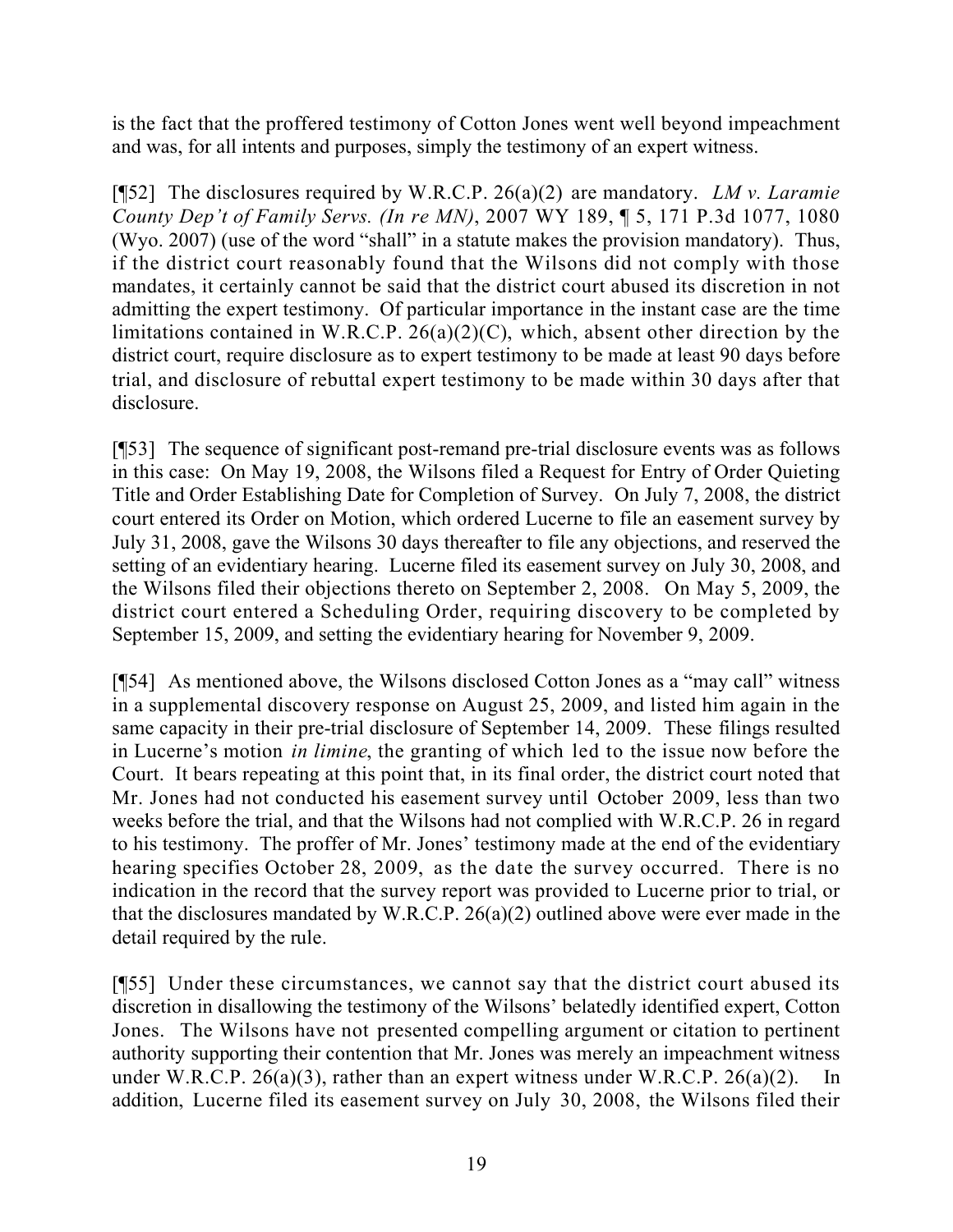objection thereto on September 2, 2008, and the evidentiary hearing did not occur until November 9, 2009. The purpose of the remand was for the district court to determine the location of the eastern "channel" easement, and the record shows no justifiable excuse for the Wilsons' failure to file a survey report for more than a year after they clearly objected to the survey report presented to the district court by Lucerne.

## *Was Lucerne's certificate of costs timely filed?*

[ $[$ 56] U.R.D.C. 501(a)(1) provides in pertinent part that "[w]ithin 20 days after entry of the final judgment allowing costs to the prevailing party, a certificate of costs shall be filed and copy served upon opposing counsel." In the present case, the Order on Location of Easement was filed on November 24, 2009. That order did not indicate that it was a final judgment, and no mention was made of costs. On November 30, 2009, the Wilsons submitted a proposed judgment. On December 2, 2009, Lucerne filed an objection to the form of that proposed judgment. The matter was heard on December 17, 2009, at which time the district court indicated that the November 24, 2009, order would stand as the final judgment and granted Lucerne's request to submit a certificate of costs. Lucerne's certificate of costs was filed on January 5, 2010.

[¶57] The Wilsons contend that Lucerne should have filed its certificate of costs within twenty days of entry of the November 24, 2009, order. They cite *Platt v. Creighton*, 2007 WY 18, ¶ 9, 150 P.3d 1194, 1199 (Wyo. 2007) for the proposition that time limits established by court rule are mandatory. While this legal proposition may be true, we find that the November 24, 2009, order, at the time it was entered, was not the "final judgment allowing costs to the prevailing party" contemplated by U.R.D.C. 501(a)(1). It was not until December 17, 2009, after considering the parties' proposed judgments, that the district court announced the November 24, 2009, order as the final judgment and directed Lucerne to file its certificate of costs. Such filing occurred within twenty days, making it timely.

#### *Did the district court abuse its discretion in awarding costs to Lucerne?*

[ $[$ 58] W.R.C.P. 54(d)(1) provides that, in the absence of a statutory or rule-based exception, "costs other than attorney's fees shall be allowed as of course to the prevailing party unless the court otherwise directs[.]" In turn, U.R.D.C. 501(a)(3) defines allowable costs in civil case. We review a district court's decision regarding the award of costs for abuse of discretion. *Meyer v. Hatto*, 2008 WY 153, ¶ 25, 198 P.3d 552, 557 (Wyo. 2008). To prevail, the party contesting the district court's ruling must show that the court "act[ed] in a manner which exceeds the bounds of reason under the circumstances." *Id.*

[¶59] The Wilsons' first disagreement with the district court's award of costs is the court's alleged failure to consider their objections thereto. Lucerne filed its certificate of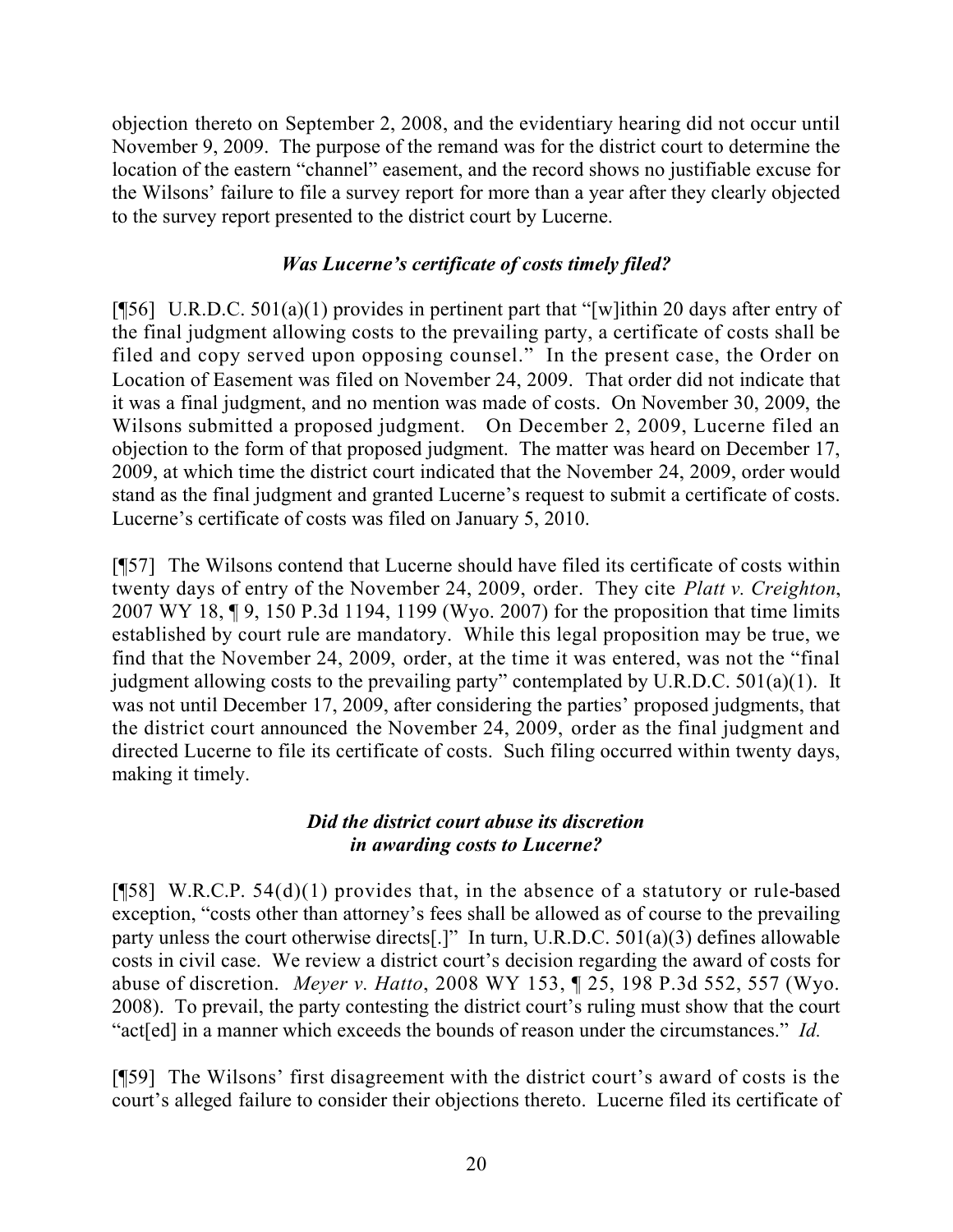costs on January 5, 2010. The Wilsons filed a response on January 18, 2010, objecting to the award of costs. U.R.D.C. 501(a)(2) requires the court to consider, with or without a hearing, any objections that have been filed. The order approving Lucerne's certificate of costs was filed on April 27, 2010, but it was signed by the district judge on January 6, 2010, the day after the certificate of costs was filed. The date of signing leads the Wilsons to conclude that the district court did not consider their objections, as mandated by U.R.D.C. 501(a)(2).

[¶60] Without more shown in the record, we cannot conclude that the district court ignored its duty to consider the Wilsons' objections to an award of costs. To the contrary, the fact that the order was not filed until well after both the certificate and the objections were filed indicates that, if the district court inadvertently signed an order that was presented with the certificate, the order was withheld until the court had time to review both documents. The fact that a hearing was not held is neutral because no hearing is required by the rule.

 $[\![\mathcal{F}[\mathbf{6}]] \!]$  U.R.D.C. 501(a)(3)(B)(ii) allows the taxation of costs for expert witnesses "at the rate of \$25.00 per day or such other amount as the court may allow according to the circumstances of the case." In their response filed in the district court, the Wilsons objected to the award of expert witness costs to Lucerne's surveyor at the rate of \$80.00 per hour, and to the former State Engineer at the rate of \$195.00 per hour. In their appellate brief, the Wilsons complain only about the latter. The gist of the Wilsons' complaint is that the State Engineer was a "token expert witness" and that "[h]is testimony falls far short of being of the nature for which any expert witness fees should be awarded." To be blunt, we find no substance to these complaints. Rather than attack the hourly rates as being unreasonable, the Wilsons have chosen to attack the "value" of the testimony to the final outcome. We have reviewed the trial transcript and it is clear that Lucerne's position was presented largely through the testimony of these two witnesses. Furthermore, their testimony, and their areas of expertise, focused directly on the points at issue during the trial. The Wilsons have not shown that the district court abused its discretion in awarding these costs.

[¶62] Next, the Wilsons challenge the award of \$497.00 as costs for the taking of Mr. Wilson's deposition. The governing rule as to deposition costs is U.R.D.C. 501(a)(3)(D), which reads as follows:

(D) Costs of depositions.

(i) Costs of depositions are taxable if reasonably necessary for the preparation of the case for trial. A deposition is deemed reasonably necessary if: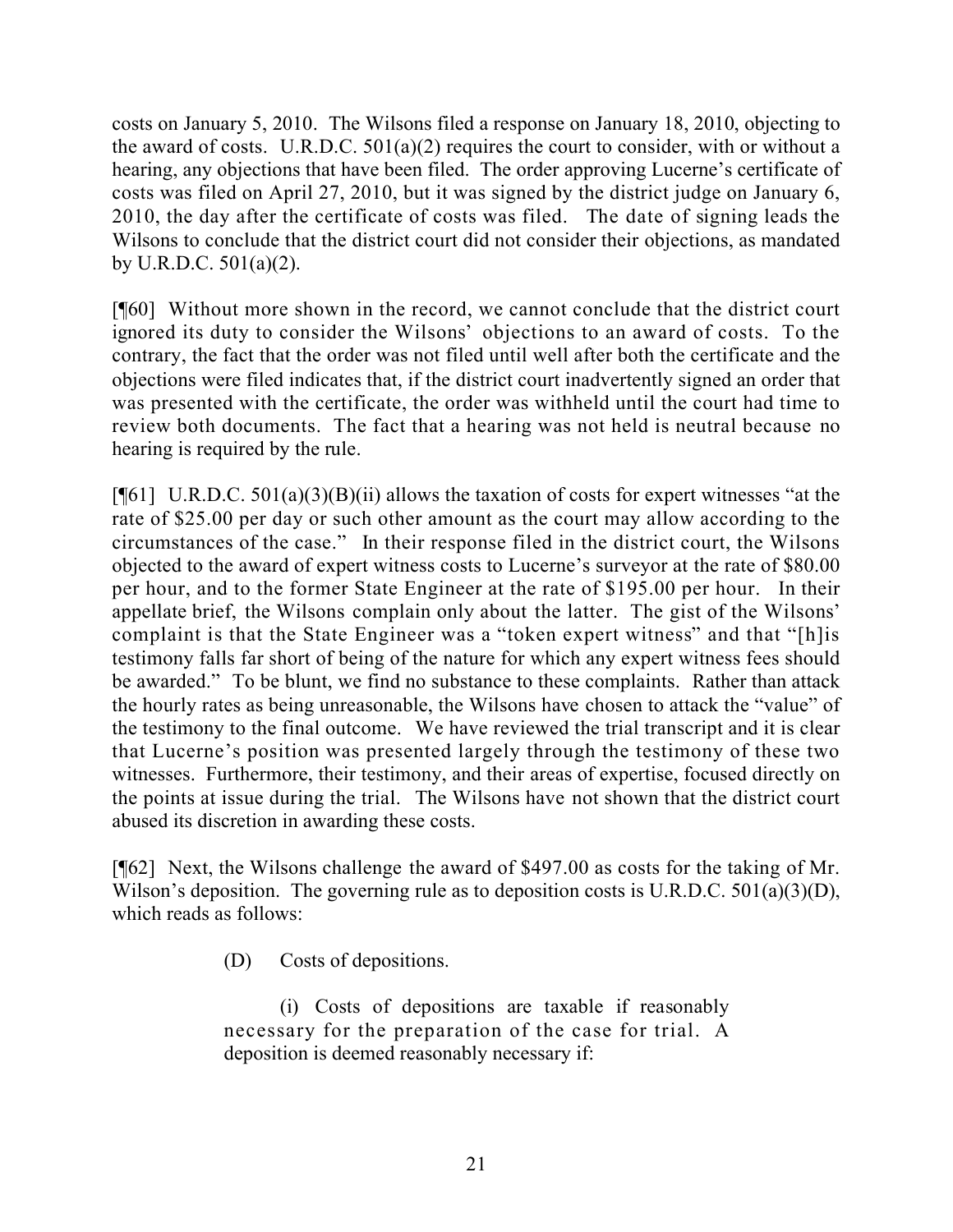I. Read to the jury as provided in Rule  $32(a)(3)$ , W.R.C.P.;

II. Used at trial for impeachment concerning a material line of testimony (impeachment on a collateral issue does not fall within the scope of this rule);

III. Necessarily, and not merely conveniently, used to refresh the recollection of a witness while on the stand; or

IV. Was taken at the request of a nonprevailing party.

The foregoing are meant to provide guidelines, and are not exhaustive. The use of depositions for trial preparation alone does not justify the imposition of costs.

[ $[$ [63] It is, perhaps, interesting that, under U.R.D.C. 501(a)(3)(D), the deposition of a party opponent is not automatically considered reasonably necessary for the preparation of the case. Consequently, as with any deposition, "the burden must be upon the party seeking the award of costs to justify to the district court that those costs were reasonably necessary for the preparation of the case for trial." *Cundy Asphalt Paving Constr. v. Angelo Materials Co.*, 915 P.2d 1181, 1183 (Wyo. 1996) (quoting *Weaver v. Mitchell*, 715 P.2d 1361, 1373 (Wyo. 1986)). In the instant case, the record does not reflect any justification for an award of costs for this deposition beyond the bald assertion in the certificate of costs that the deposition was used at trial and the costs were actually and necessarily incurred. Given this dearth of justification, we would be hard-pressed to find that the district court acted reasonably in awarding these costs. *See Garrison v. CC Builders, Inc.*, 2008 WY 34, ¶ 49, 179 P.3d 867, 879-80 (Wyo. 2008).

[¶64] In its appellate brief, Lucerne attempts to justify the award of costs for Mr. Wilson's deposition because the deposition was used at trial to impeach Mr. Wilson on the following question and answer from the deposition:

> Q. Mr. Wilson, are you trying to require Lucerne to take legal and physical responsibility for the North Platte River as it flows through this area?

> > A. Yes.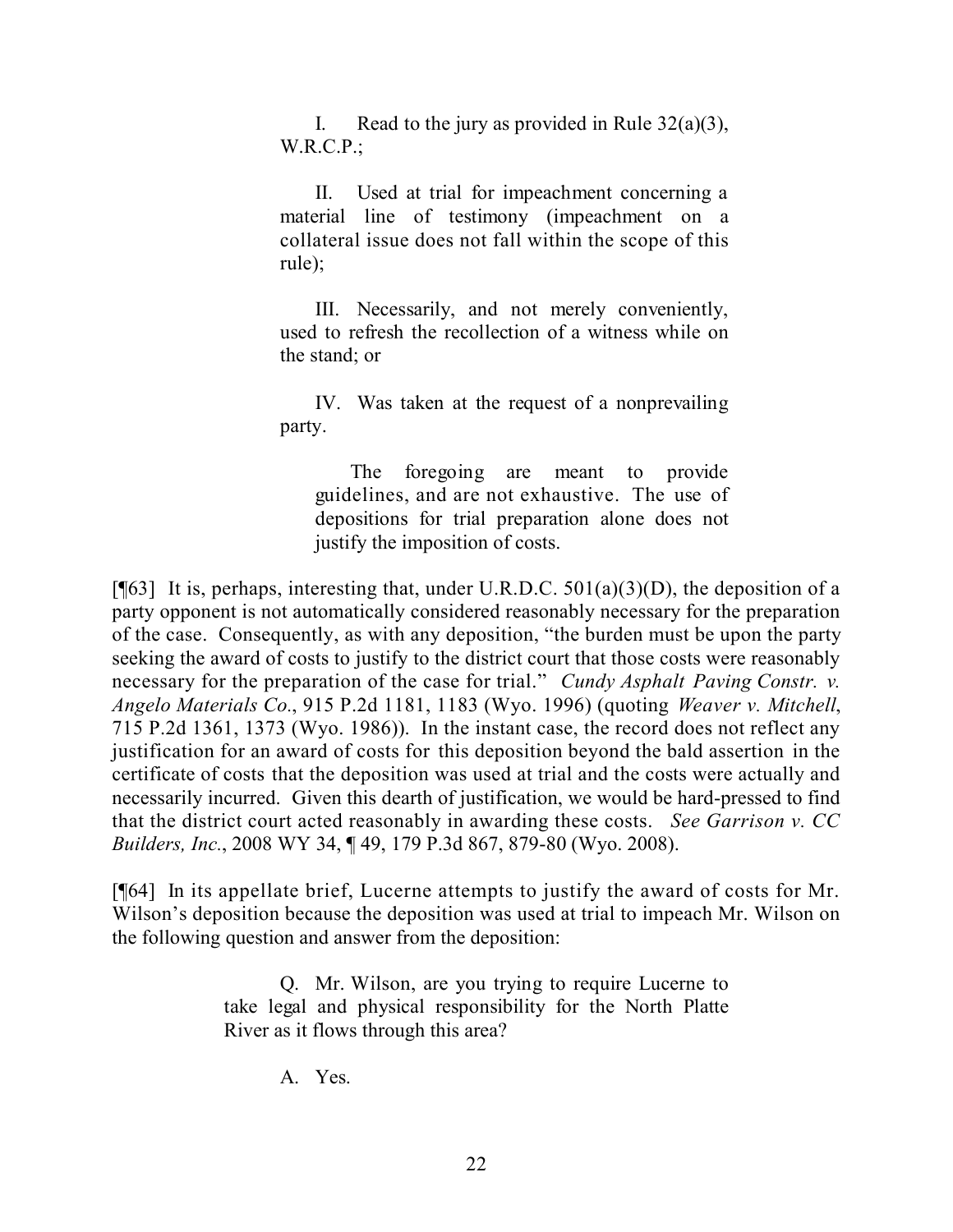Lucerne finds significance in this exchange because the district court, in its Order on Location of Easement, made the following finding of fact:

> 14. Thomas Wilson testified that his goal for a survey is to contain and restrict the area Lucerne can use to transport its water. The evidence showed that such a restriction would be contrary to Lucerne's historic use.

[¶65] We find none of this persuasive in regard to the award of costs for Mr. Wilson's deposition. The question in the deposition is simply argumentative, and the district court's finding does little more than encapsulate the central trial issue. In short, there is nothing in the record supporting an award of costs to Lucerne for Mr. Wilson's deposition. That portion of the award will be reversed.

[¶66] Finally, the Wilsons object to the award of costs to Lucerne in the amount of \$67.43 for "duplication and preparation costs and expenses for documents and exhibits admitted into evidence." The controlling law is found in U.R.D.C. 501 (a)(3)(E), which includes in allowable costs "[d]uplicating costs necessarily incurred for documents admitted into evidence . . . ." While we are troubled somewhat by the lack of specificity as to this category of costs, by the fact that "duplication and preparation costs and expenses" may or may not equal "duplicating costs," and by the fact that Lucerne apparently provided no further information to the district court upon which it could exercise its discretion, the certificate of costs was verified, and we have held that a "verified bill of costs is *prima facie* evidence that the items listed were necessarily expended and are properly taxable as costs. *Garrison*, 2008 WY 34, ¶ 45, 179 P.3d at 879. Lucerne asserts in its appellate brief that these costs "represent one copy of the exhibits introduced." Even that information supplied to the district court would have been helpful. In the end, however, we conclude that the district court did not abuse its discretion in awarding duplication costs.

## **CONCLUSION**

[¶67] The decision of the State Engineer that Lucerne's headgate located at its adjudicated point of diversion satisfies the requirements of Wyo. Stat. Ann. § 41-3-613 was not contrary to law, and the State Engineer's decision not to require Lucerne to install a headgate at its diversion dam was not arbitrary and capricious. The process and decisions of the district court were consistent with this Court's mandate upon remand, and its findings of fact following the bench trial were not clearly erroneous. The district court's exclusion of the testimony of Wilsons' belatedly identified expert witness did not evince an abuse of discretion, particularly because the required disclosures in regard to that witness were not made. Finally, the district court did not abuse its discretion in its